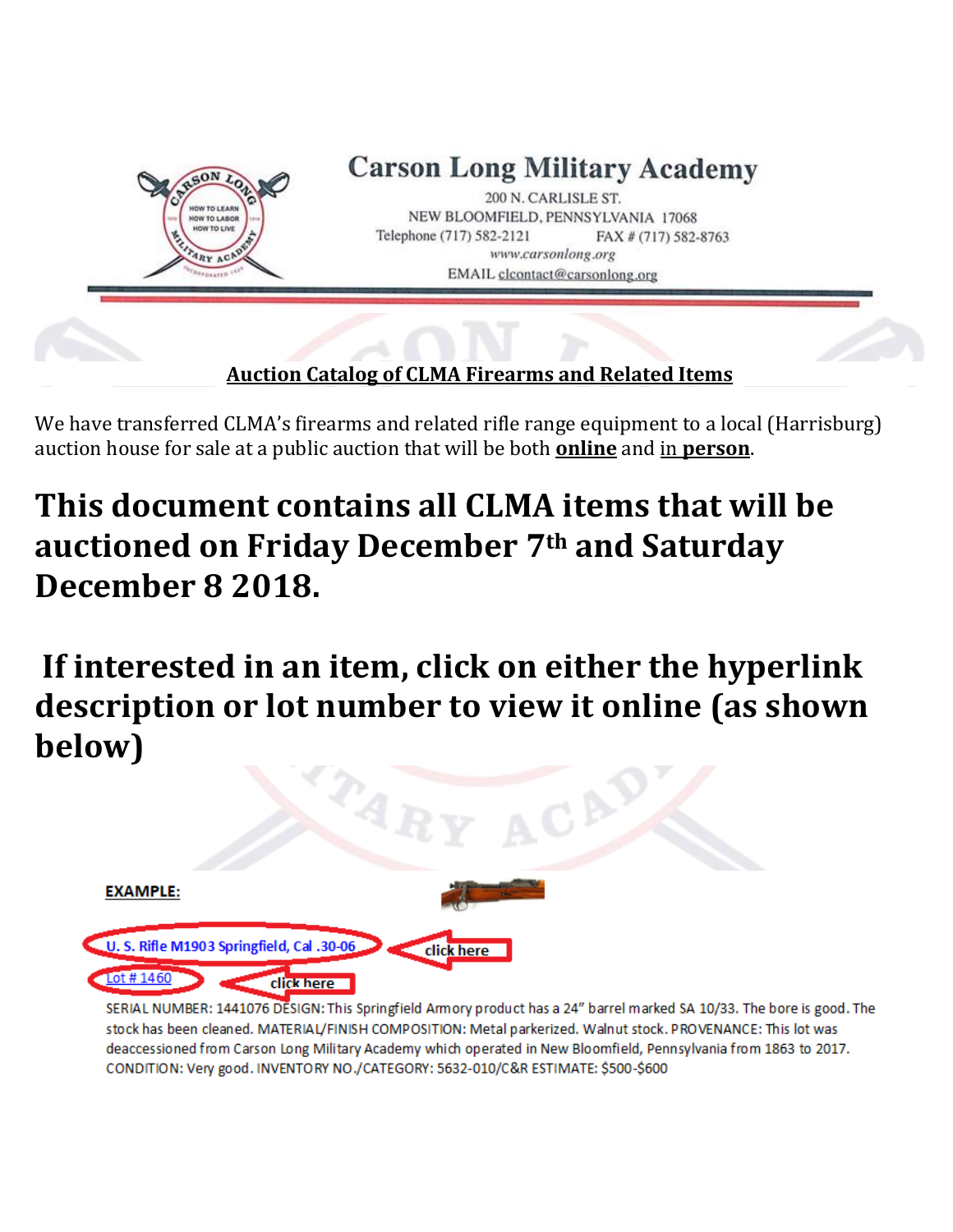

# **[Samurai Sword, complete](https://www.proxibid.com/aspr/Samurai-Sword-complete/45320554/LotDetail.asp?lid=45320554)**

# [Lot # 1011](https://www.proxibid.com/aspr/Samurai-Sword-complete/45320554/LotDetail.asp?lid=45320554) (Sale Order: 12 of 37)

DESCRIPTION: Japanese Samurai sword with watermarked blade 21" from tsuba to tip. Traditional sharkskin handle. Metal sheath. Sheath and sword fit well. PROVENANCE: This lot was deaccessioned from Carson Long Military Academy which operated in New Bloomfield, Pennsylvania from 1863 to 2017. CONDITION: Very good. MEASUREMENTS: 21" from tsuba to tip ESTIMATE: \$400-\$500

# **[Japanese Samurai Short Sword Blade & Sheath](https://www.proxibid.com/aspr/Japanese-Samurai-Short-Sword-Blade-Sheath/45320555/LotDetail.asp?lid=45320555)**

# [Lot # 1012](https://www.proxibid.com/aspr/Japanese-Samurai-Short-Sword-Blade-Sheath/45320555/LotDetail.asp?lid=45320555) (Sale Order: 13 of 37)

DESCRIPTION: Japanese Samurai short sword blade with wooden sheath. Signed Bishu Osafune Yoshimitsu. The handle and tsuba are missing. Overall length 21". Some spotting but no significant nicks on blade. PROVENANCE: This lot was deaccessioned from Carson Long Military Academy which operated in New Bloomfield, Pennsylvania from 1863 to 2017. CONDITION: Very good. See Description. MEASUREMENTS: Overall length 21" ESTIMATE: \$300-\$400

#### **[U.S. Army Dress Sword](https://www.proxibid.com/aspr/U-S-Army-Dress-Sword/45320556/LotDetail.asp?lid=45320556)**

# [Lot # 1013](https://www.proxibid.com/aspr/U-S-Army-Dress-Sword/45320556/LotDetail.asp?lid=45320556) (Sale Order: 14 of 37)

DESCRIPTION: U.S. Army dress sword. 31-1/2" bright blade marked U.S. with the Army eagle on the other side. Has no name, a few nicks and is marked "Germany." PROVENANCE: This lot was deaccessioned from Carson Long Military Academy which operated in New Bloomfield, Pennsylvania from 1863 to 2017. CONDITION: Fair. See Description. MEASUREMENTS: 31-1/2" ESTIMATE: \$100-\$150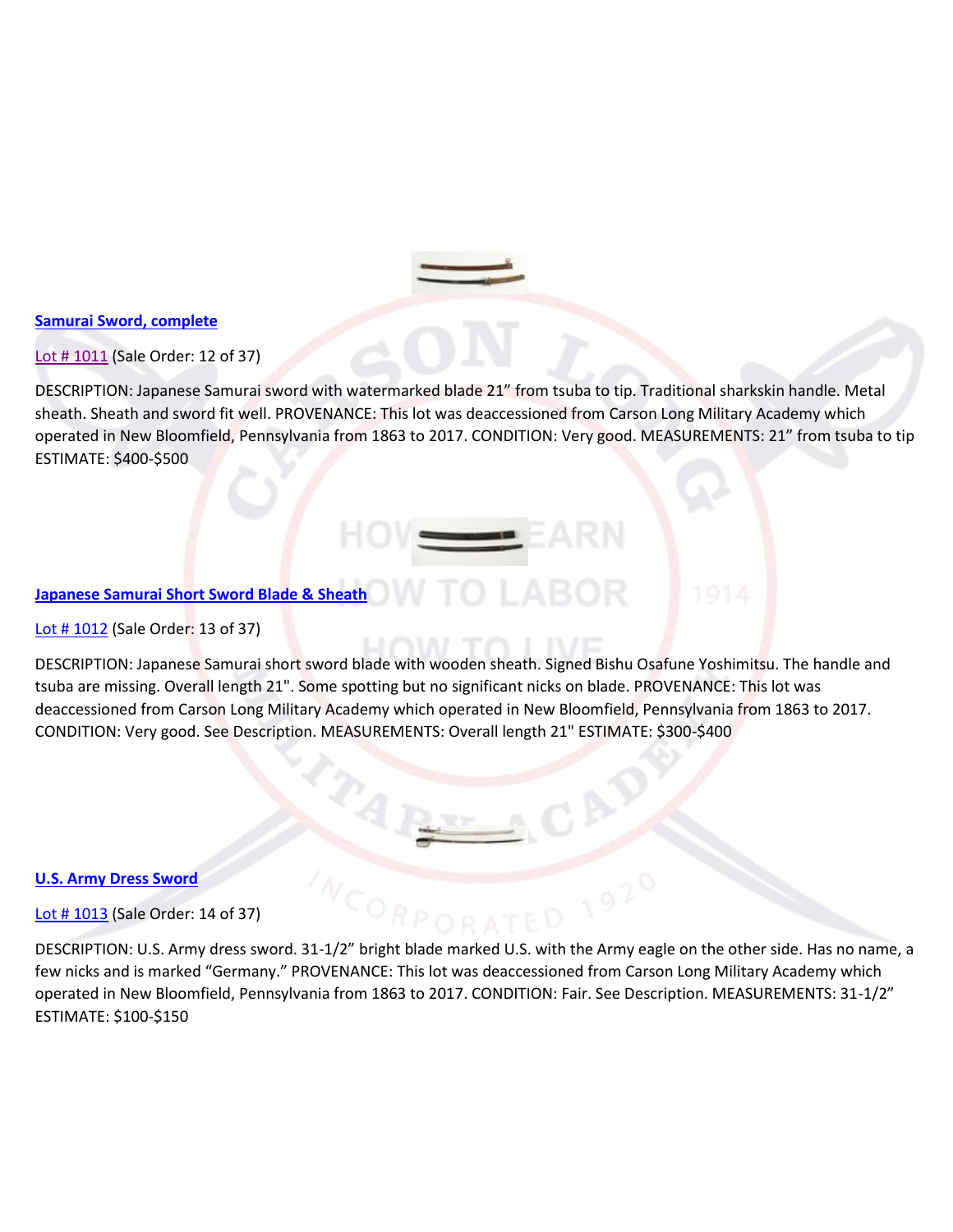#### **[Chromed Parade Bayonet w/ Belt](https://www.proxibid.com/aspr/Chromed-Parade-Bayonet-w-Belt/45320557/LotDetail.asp?lid=45320557)**

Lot #1014 (Sale Order: 15 of 37)

DESIGN: M1 Garand WWII bayonet, chromed for parade use, marked "WT, US, 1942." Includes black belt and pistol magazine pouch. PROVENANCE: This lot was deaccessioned from Carson Long Military Academy which operated in New Bloomfield, Pennsylvania from 1863 to 2017. CONDITION: Very good. MEASUREMENTS: 15 1/2" Bayonet ESTIMATE: \$40-\$60

#### **[Chromed Parade Bayonet w/ Belt](https://www.proxibid.com/aspr/Chromed-Parade-Bayonet-w-Belt/45320559/LotDetail.asp?lid=45320559)**

[Lot # 1016](https://www.proxibid.com/aspr/Chromed-Parade-Bayonet-w-Belt/45320559/LotDetail.asp?lid=45320559) (Sale Order: 17 of 37)

DESIGN: M1 Garand WWII bayonet, chromed for parade use, marked "WT, US, 1942." Includes black belt and pistol magazine pouch. PROVENANCE: This lot was deaccessioned from Carson Long Military Academy which operated in New Bloomfield, Pennsylvania from 1863 to 2017. CONDITION: Very good. MEASUREMENTS: 15 1/2" Bayonet ESTIMATE: \$40-\$60

#### **[Chromed Parade Bayonet w/ Belt](https://www.proxibid.com/aspr/Chromed-Parade-Bayonet-w-Belt/45320560/LotDetail.asp?lid=45320560)**

[Lot # 1017](https://www.proxibid.com/aspr/Chromed-Parade-Bayonet-w-Belt/45320560/LotDetail.asp?lid=45320560) (Sale Order: 18 of 37)

DESIGN: M1 Garand WWII bayonet, chromed for parade use, marked "WT, US, 1942." Includes black belt and pistol magazine pouch. PROVENANCE: This lot was deaccessioned from Carson Long Military Academy which operated in New Bloomfield, Pennsylvania from 1863 to 2017. CONDITION: Very good. MEASUREMENTS: 15 1/2" Bayonet ESTIMATE: \$40-\$60

 $^{\prime}$ COR $_{\frac{\infty}{2}}$ 

 $=$   $\epsilon$ D 1920

#### **[U.S. Army Dress Sword](https://www.proxibid.com/aspr/U-S-Army-Dress-Sword/45320561/LotDetail.asp?lid=45320561)**

[Lot # 1018](https://www.proxibid.com/aspr/U-S-Army-Dress-Sword/45320561/LotDetail.asp?lid=45320561) (Sale Order: 19 of 37)

DESCRIPTION: U.S. Army dress sword. 31-1/2" bright blade marked U.S. with the Army eagle on the other side. Marked "Vanguard V 21, Toledo, Spain," with the 6-pointed proof star and they have the soldiers' names engraved on the blades. PROVENANCE: This lot was deaccessioned from Carson Long Military Academy which operated in New Bloomfield, Pennsylvania from 1863 to 2017. CONDITION: Excellent. MEASUREMENTS: 31-1/2" ESTIMATE: \$100-\$150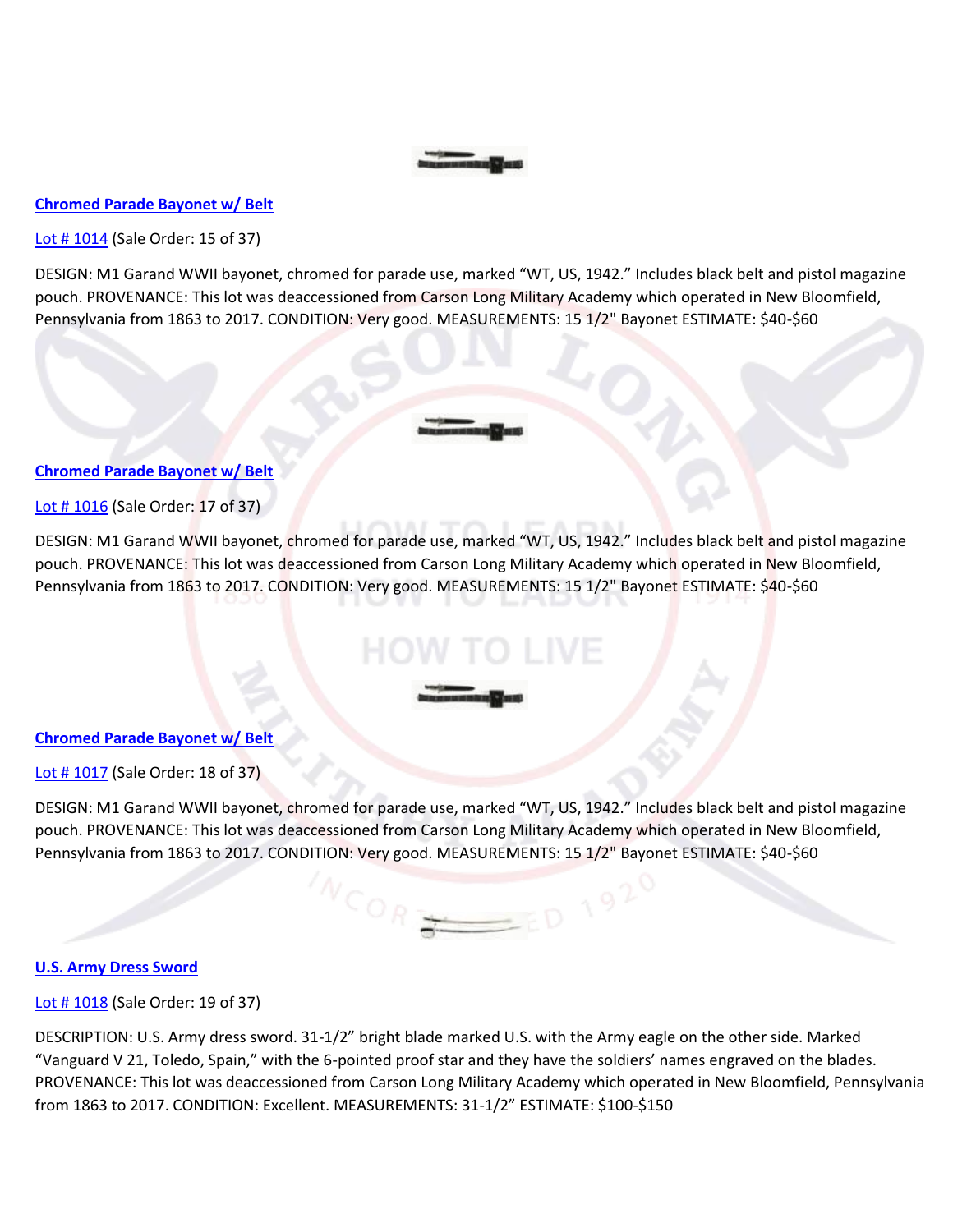#### **[U.S. Army Dress Sword](https://www.proxibid.com/aspr/U-S-Army-Dress-Sword/45320562/LotDetail.asp?lid=45320562)**

Lot #1019 (Sale Order: 20 of 37)

DESCRIPTION: U.S. Army dress sword. 31-1/2" bright blade marked U.S. with the Army eagle on the other side. Marked "Vanguard V 21, Toledo, Spain," with the 6-pointed proof star and they have the soldiers' names engraved on the blades. PROVENANCE: This lot was deaccessioned from Carson Long Military Academy which operated in New Bloomfield, Pennsylvania from 1863 to 2017. CONDITION: Excellent. MEASUREMENTS: 31-1/2" ESTIMATE: \$100-\$150

#### **[Saber Style Sword](https://www.proxibid.com/aspr/Saber-Style-Sword/45320563/LotDetail.asp?lid=45320563)**

Lot #1020 (Sale Order: 21 of 37)

DESIGN: 32" saber-style blade with blood gutter. Both sides of blade marked 1747. Chain-link style guard. PROVENANCE: This lot was deaccessioned from Carson Long MilitaryAcademy which operated in New Bloomfield, Pennsylvania from 1863 to 2017. CONDITION: Poor. MEASUREMENTS: 32" ESTIMATE: \$50-\$100

HOW TO LABOR

#### **[Chromed Parade Bayonet with Belt](https://www.proxibid.com/aspr/Chromed-Parade-Bayonet-with-Belt/45320564/LotDetail.asp?lid=45320564)**

[Lot # 1021](https://www.proxibid.com/aspr/Chromed-Parade-Bayonet-with-Belt/45320564/LotDetail.asp?lid=45320564) (Sale Order: 22 of 37)

DESIGN: M1 Garand WWII bayonet, chromed for parade use, marked "WT, US, 1942." Includes black belt and pistol magazine pouch. PROVENANCE: This lot was deaccessioned from Carson Long Military Academy which operated in New Bloomfield, Pennsylvania from 1863 to 2017. CONDITION: Very good. MEASUREMENTS: 15 1/2" bayonet ESTIMATE: \$40-\$60

 $C_{O_{RP}}$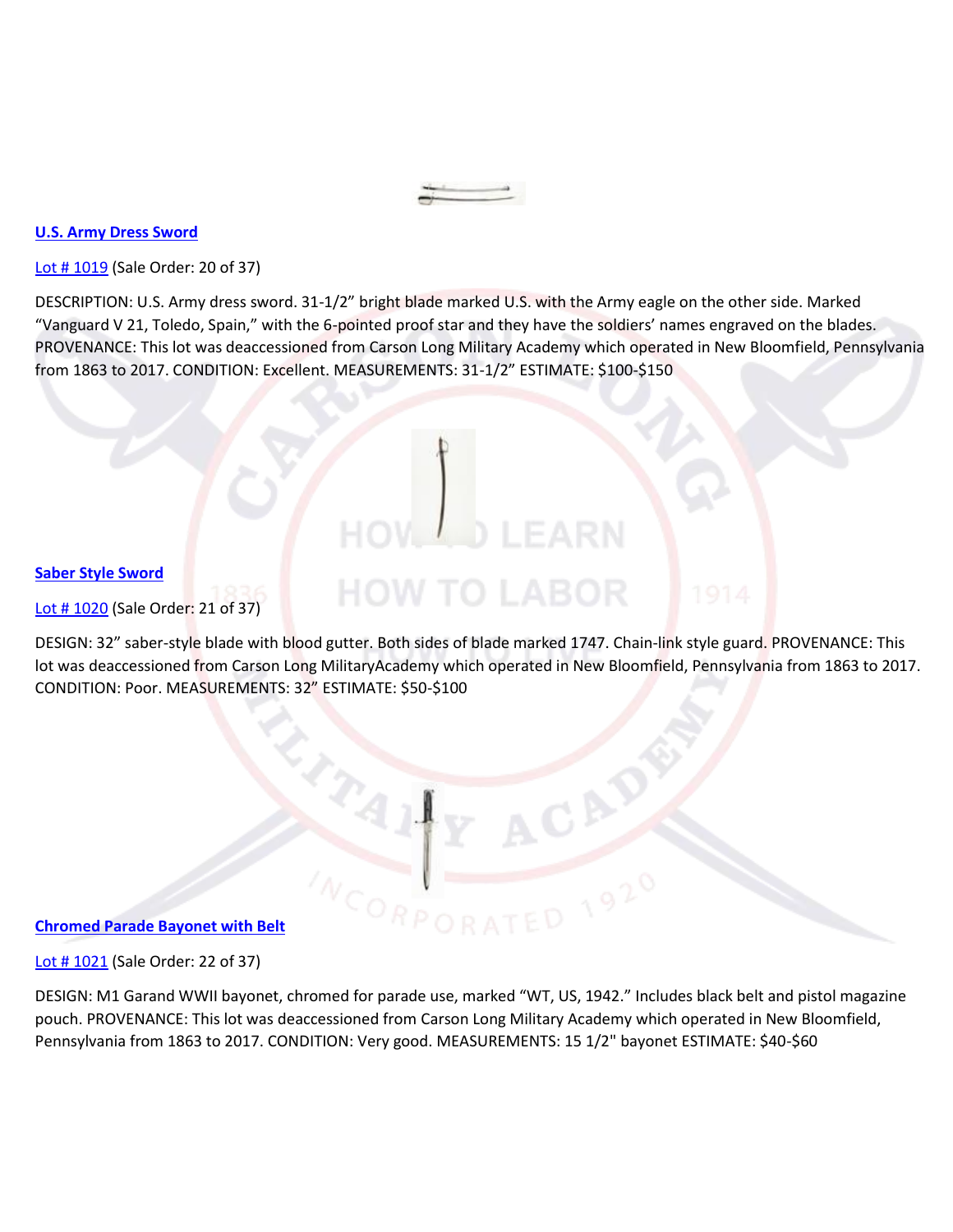# **[Chromed Parade Bayonet with Belt](https://www.proxibid.com/aspr/Chromed-Parade-Bayonet-with-Belt/45320565/LotDetail.asp?lid=45320565)**

[Lot # 1022](https://www.proxibid.com/aspr/Chromed-Parade-Bayonet-with-Belt/45320565/LotDetail.asp?lid=45320565) (Sale Order: 23 of 37)

DESIGN: M1 Garand WWII bayonet, chromed for parade use, marked "WT, US, 1942." Includes black belt and pistol magazine pouch. PROVENANCE: This lot was deaccessioned from Carson Long Military Academy which operated in New Bloomfield, Pennsylvania from 1863 to 2017. CONDITION: Very good. MEASUREMENTS: 15 1/2" bayonet ESTIMATE: \$40-\$60

#### **[Chromed Parade Bayonet with Belt](https://www.proxibid.com/aspr/Chromed-Parade-Bayonet-with-Belt/45320566/LotDetail.asp?lid=45320566)**

[Lot # 1023](https://www.proxibid.com/aspr/Chromed-Parade-Bayonet-with-Belt/45320566/LotDetail.asp?lid=45320566) (Sale Order: 24 of 37)

DESIGN: M1 Garand WWII bayonet, chromed for parade use, marked "WT, US, 1942." Includes black belt and pistol magazine pouch. PROVENANCE: This lot was deaccessioned from Carson Long Military Academy which operated in New Bloomfield, Pennsylvania from 1863 to 2017. CONDITION: Very good. MEASUREMENTS: 15 1/2" bayonet ESTIMATE: \$40-\$60

#### **[Chromed Parade Bayonet with Belt](https://www.proxibid.com/aspr/Chromed-Parade-Bayonet-with-Belt/45320567/LotDetail.asp?lid=45320567)**

[Lot # 1024](https://www.proxibid.com/aspr/Chromed-Parade-Bayonet-with-Belt/45320567/LotDetail.asp?lid=45320567) (Sale Order: 25 of 37)

DESIGN: M1 Garand WWII bayonet, chromed for parade use, marked "WT, US, 1942." Includes black belt and pistol magazine pouch. PROVENANCE: This lot was deaccessioned from Carson Long Military Academy which operated in New Bloomfield, Pennsylvania from 1863 to 2017. CONDITION: Very good. MEASUREMENTS: 15 1/2" bayonet ESTIMATE: \$40-\$60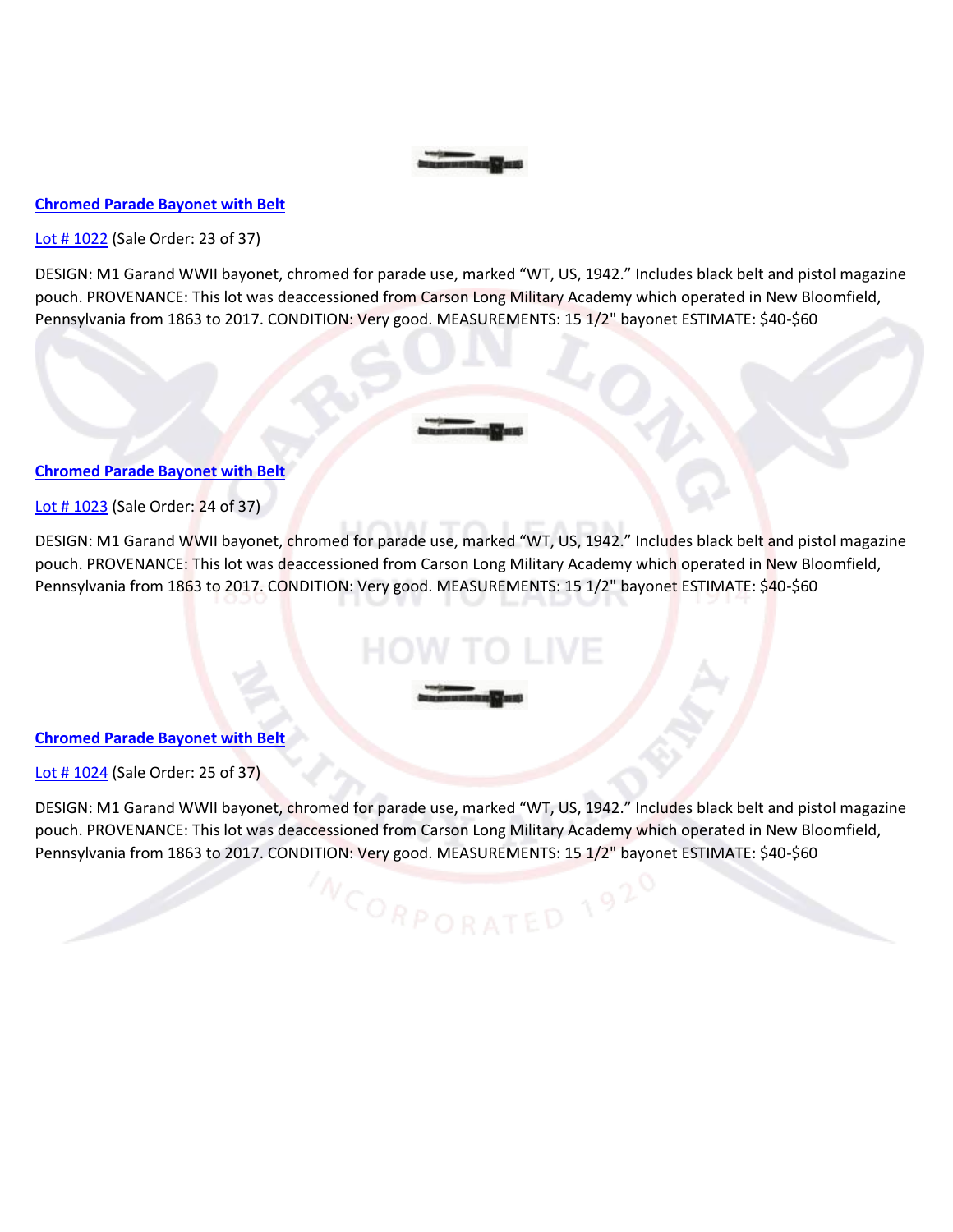

# **[Celestron 65 Spotting Scope with Freeland Base](https://www.proxibid.com/aspr/Celestron-65-Spotting-Scope-with-Freeland-Base/45320673/LotDetail.asp?lid=45320673)**

#### [Lot # 1130](https://www.proxibid.com/aspr/Celestron-65-Spotting-Scope-with-Freeland-Base/45320673/LotDetail.asp?lid=45320673)

DESCRIPTION: Celestron Ultima 65 spotting scope with a Freeland base. This is a quality spotting unit for the serious marksman. It has the long pole convenient for prone, sitting or offhand positions. With ammunition tray. PROVENANCE: This lot was deaccessioned from Carson Long Military Academy which operated in New Bloomfield, Pennsylvania from 1863 to 2017. ESTIMATE: \$100-\$150

#### **[Japanese Wooden Practice Sword](https://www.proxibid.com/aspr/Japanese-Wooden-Practice-Sword/45320674/LotDetail.asp?lid=45320674)**

#### [Lot # 1131](https://www.proxibid.com/aspr/Japanese-Wooden-Practice-Sword/45320674/LotDetail.asp?lid=45320674)

DESCRIPTION: Japanese Samurai practice sword made of hardwood. Overall length 39-1/2." Signed in front of the handle. PROVENANCE: This lot was deaccessioned from Carson Long Military Academy which operated in New Bloomfield, Pennsylvania from 1863 to 2017. CONDITION: Very good. MEASUREMENTS: 39-1/2." ESTIMATE: \$100-\$150

**HOW TO LEARN** 

#### **[Celestron 65 Spotting Scope with Freeland Base](https://www.proxibid.com/aspr/Celestron-65-Spotting-Scope-with-Freeland-Base/45320696/LotDetail.asp?lid=45320696)**

# [Lot # 1153](https://www.proxibid.com/aspr/Celestron-65-Spotting-Scope-with-Freeland-Base/45320696/LotDetail.asp?lid=45320696)

DESCRIPTION: Celestron Ultima 65 spotting scope with a Freeland base. This is a quality spotting unit for the serious marksman. It has the long pole convenient for prone, sitting or offhand positions. With ammunition tray. PROVENANCE: This lot was deaccessioned from Carson Long Military Academy which operated in New Bloomfield, Pennsylvania from 1863 to 2017. ESTIMATE: \$100-\$150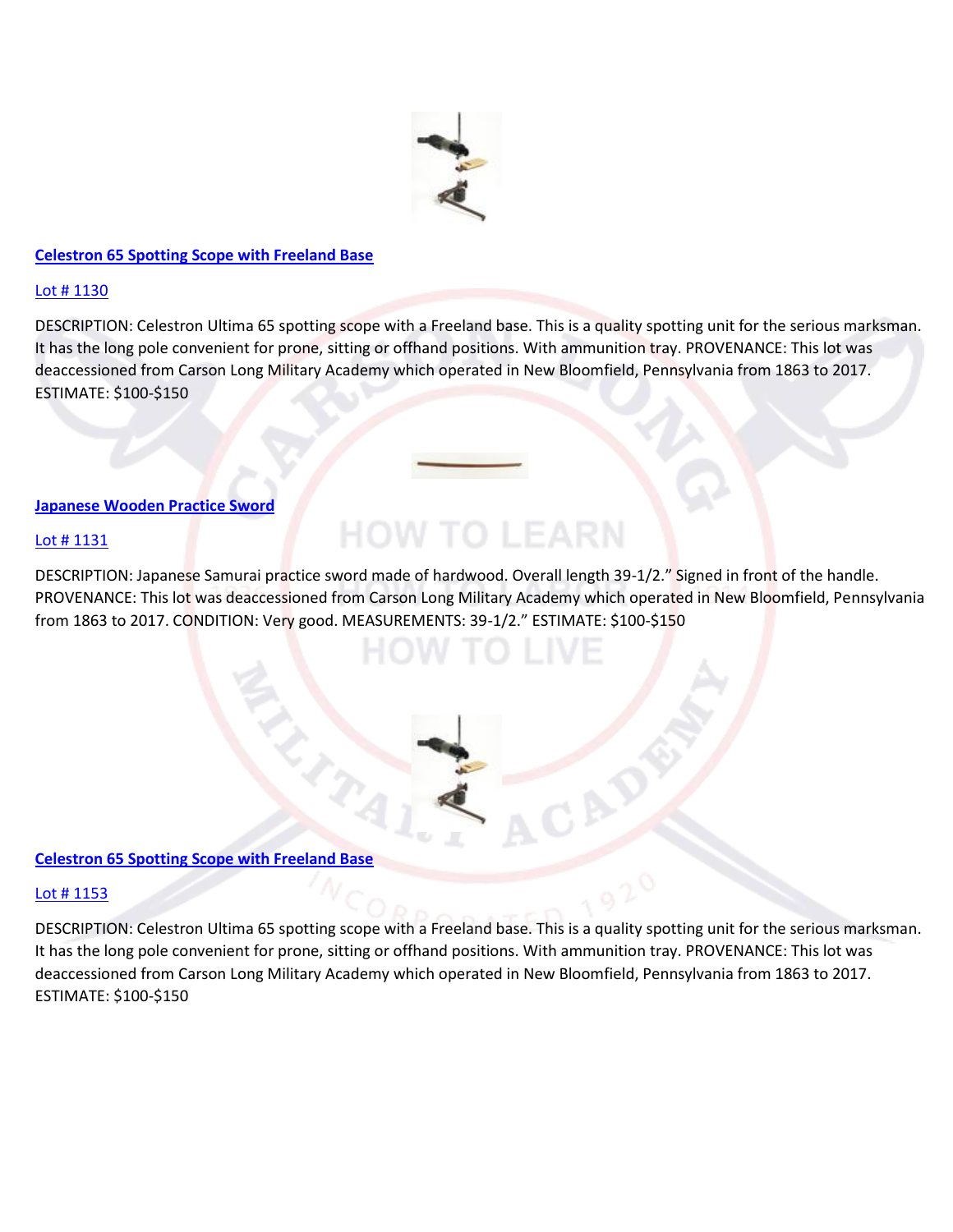

# **[Celestron 65 Spotting Scope with Freeland Base](https://www.proxibid.com/aspr/Celestron-65-Spotting-Scope-with-Freeland-Base/45320697/LotDetail.asp?lid=45320697)**

#### [Lot # 1154](https://www.proxibid.com/aspr/Celestron-65-Spotting-Scope-with-Freeland-Base/45320697/LotDetail.asp?lid=45320697)

DESCRIPTION: Celestron Ultima 65 spotting scope with a Freeland base. This is a quality spotting unit for the serious marksman. It has the long pole convenient for prone, sitting or offhand positions. PROVENANCE: This lot was deaccessioned from Carson Long Military Academy which operated in New Bloomfield, Pennsylvania from 1863 to 2017. ESTIMATE: \$100-\$150

#### **[Celestron 65 Spotting Scope with Freeland Base](https://www.proxibid.com/aspr/Celestron-65-Spotting-Scope-with-Freeland-Base/45320698/LotDetail.asp?lid=45320698)**

#### [Lot # 1155](https://www.proxibid.com/aspr/Celestron-65-Spotting-Scope-with-Freeland-Base/45320698/LotDetail.asp?lid=45320698)

DESCRIPTION: Celestron Ultima 65 spotting scope with a Freeland base. This is a quality spotting unit for the serious marksman. It has the long pole convenient for prone, sitting or offhand positions. With ammunition tray. PROVENANCE: This lot was deaccessioned from Carson Long Military Academy which operated in New Bloomfield, Pennsylvania from 1863 to 2017. ESTIMATE: \$100-\$150

#### **[Celestron 65 Spotting Scope with Freeland Base](https://www.proxibid.com/aspr/Celestron-65-Spotting-Scope-with-Freeland-Base/45320699/LotDetail.asp?lid=45320699)**

#### [Lot # 1156](https://www.proxibid.com/aspr/Celestron-65-Spotting-Scope-with-Freeland-Base/45320699/LotDetail.asp?lid=45320699)

DESCRIPTION: Celestron Ultima 65 spotting scope with a Freeland base. This is a quality spotting unit for the serious marksman. It has the long pole convenient for prone, sitting or offhand positions. With ammunition tray. PROVENANCE: This lot was deaccessioned from Carson Long Military Academy which operated in New Bloomfield, Pennsylvania from 1863 to 2017. ESTIMATE: \$100-\$15[0](https://www.proxibid.com/aspr/Celestron-100-Spotting-Scope-with-Walimex-Base/45320700/LotDetail.asp?lid=45320700)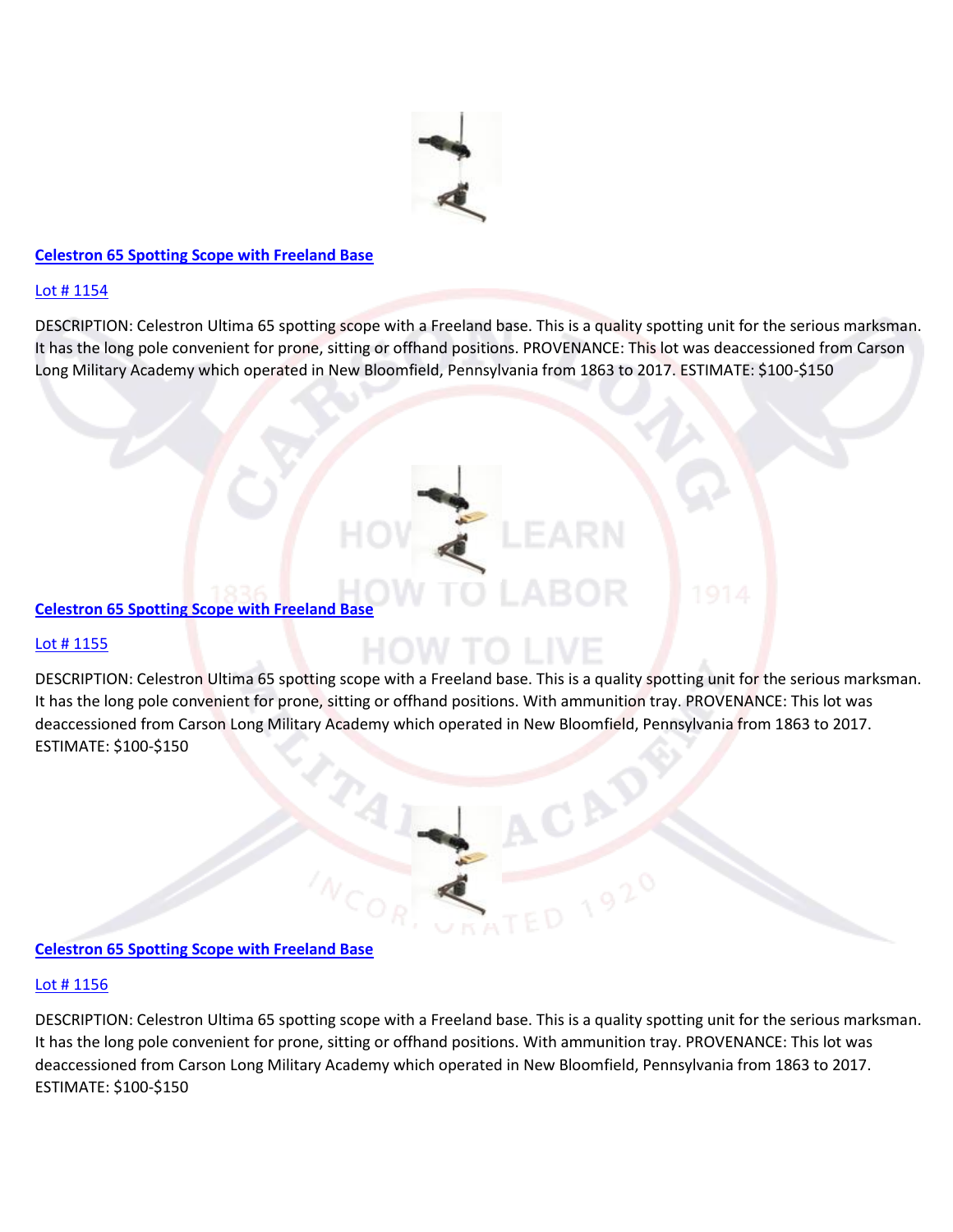

#### **[Celestron 100 Spotting Scope with Walimex Base](https://www.proxibid.com/aspr/Celestron-100-Spotting-Scope-with-Walimex-Base/45320700/LotDetail.asp?lid=45320700)**

# Lot #1157

DESCRIPTION: Celestron Ultima 100 spotting scope with a Walimex tripod FT-6702 base. This is a quality spotting unit for the serious marksman. PROVENANCE: This lot was deaccessioned from Carson Long Military Academy which operated in New Bloomfield, Pennsylvania from 1863 to 2017. ESTIMATE: \$100-\$200

# **[Celestron 65 Spotting Scope with Freeland Base](https://www.proxibid.com/aspr/Celestron-65-Spotting-Scope-with-Freeland-Base/45320701/LotDetail.asp?lid=45320701)**

#### [Lot # 1158](https://www.proxibid.com/aspr/Celestron-65-Spotting-Scope-with-Freeland-Base/45320701/LotDetail.asp?lid=45320701)

DESCRIPTION: Celestron Ultima 65 spotting scope with a Freeland base. This is a quality spotting unit for the serious marksman. It has the long pole convenient for prone, sitting or offhand positions. PROVENANCE: This lot was deaccessioned from Carson Long Military Academy which operated in New Bloomfield, Pennsylvania from 1863 to 2017. ESTIMATE: \$100-\$150



# **[Caldwell Lead Sled DFT Rifle Shooting Rest](https://www.proxibid.com/aspr/Caldwell-Lead-Sled-DFT-Rifle-Shooting-Rest/45320702/LotDetail.asp?lid=45320702)**

#### [Lot # 1159](https://www.proxibid.com/aspr/Caldwell-Lead-Sled-DFT-Rifle-Shooting-Rest/45320702/LotDetail.asp?lid=45320702)

DESCRIPTION: Caldwell Lead Sled DFT (Dual-Frame Technology) rifle shooting rest. Features adjustable cradle system fits almost any length rifle and shotgun, advanced rearrecoil shock absorbing pad cushions the firearm during use, and more. PROVENANCE: This lot was deaccessioned from Carson Long Military Academy which operated in New Bloomfield, Pennsylvania from 1863 to 2017. MEASUREMENTS: 30" x 12" x 14". CONDITION: Wear to padded cradles. ESTIMATE: \$50-\$100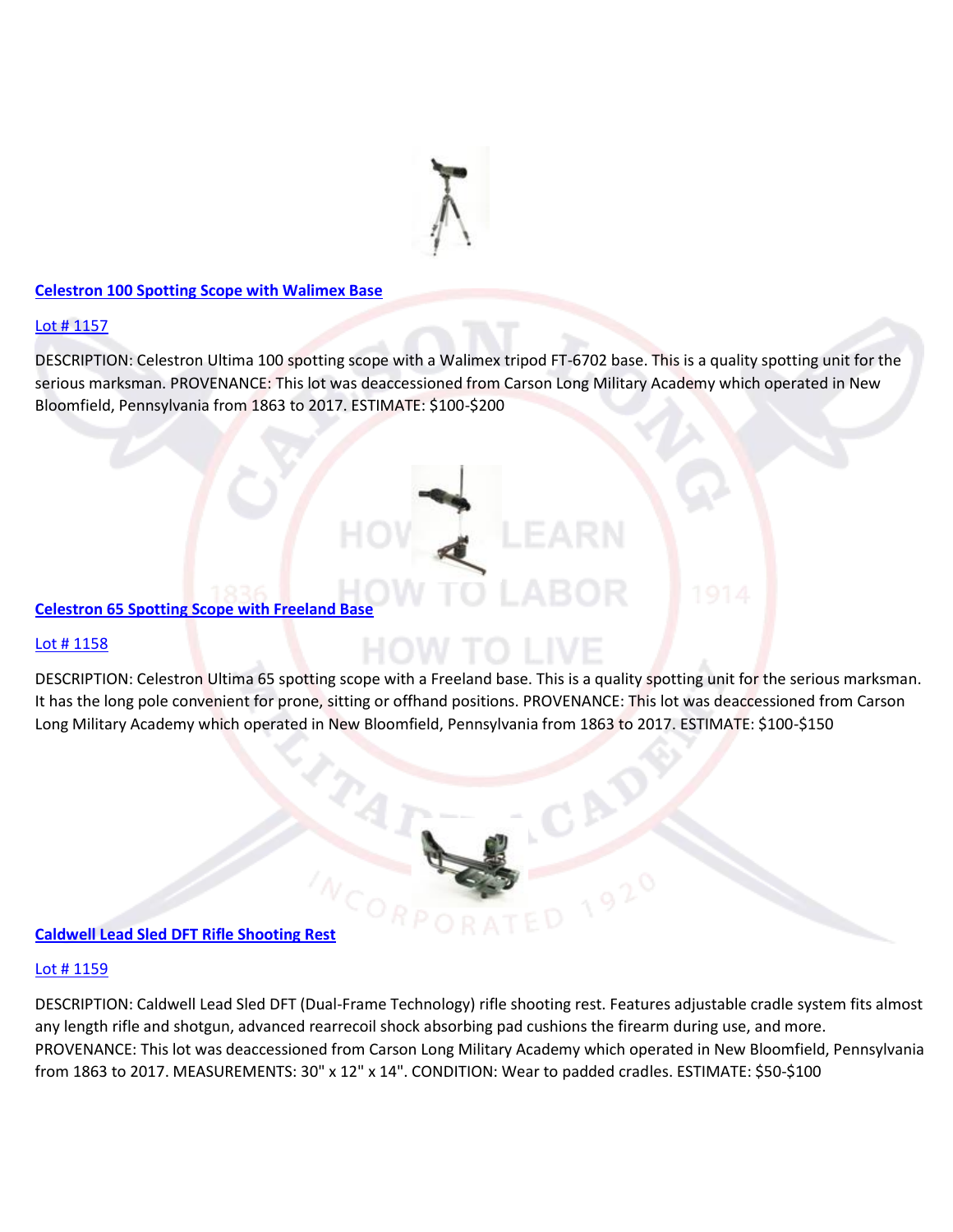

### **[Crosman Model 38C Pellet Gun, .22 Cal.](https://www.proxibid.com/aspr/Crosman-Model-38C-Pellet-Gun-22-Cal/45320706/LotDetail.asp?lid=45320706)**

# [Lot # 1163](https://www.proxibid.com/aspr/Crosman-Model-38C-Pellet-Gun-22-Cal/45320706/LotDetail.asp?lid=45320706)

SERIAL NUMBER: 413643 DESCRIPTION: This piece has a 3-1/2" barrel and looks somewhat like a S&W Model 10. Revolving cylinder for the pellets. Comes with factory box. CO2 powered. MATERIAL/FINISH COMPOSITION: Blackened metal. Brown plastic grips. PROVENANCE: This lot was deaccessioned from Carson Long Military Academy which operated in New Bloomfield, Pennsylvania from 1863 to 2017. CONDITION: Good. MEASUREMENTS: See Description ESTIMATE: \$40-\$60

# OW TO LABOR

# Lot #1166

**[Nongun in form of M1 Garand](https://www.proxibid.com/aspr/Nongun-in-form-of-M1-Garand/45320709/LotDetail.asp?lid=45320709)**

DESCRIPTION: This item is a non-gun in the pattern of a M1 Garand. It has a nickeled appearance and is marked "Pfc. Andrew Thomas Grube" on the left side of the receiver. Stock marked "Drill America.." MATERIAL/FINISH COMPOSITION: Nickled steel. Composition wood-like stock. PROVENANCE: This lot was deaccessioned from Carson Long Military Academy which operated in New Bloomfield, Pennsylvania from 1863 to 2017. CONDITION: Very good. ESTIMATE: \$60-\$80

HOW TO LIVE



# **[Model 1000 Daisy Pump Air Rifle, Cal. 177](https://www.proxibid.com/aspr/Model-1000-Daisy-Pump-Air-Rifle-Cal-177/45320710/LotDetail.asp?lid=45320710)**

#### Lot #1167

SERIAL NUMBER: 72756 DESCRIPTION: This .177 cal. Manual pump air rifle was made in Turkey for Daisy and carries the Winchester name. It has a 17-3/4" barrel. MATERIAL/FINISH COMPOSITION: Blued steel. Polymer stock. PROVENANCE: This lot was deaccessioned from Carson Long Military Academy which operated in New Bloomfield, Pennsylvania from 1863 to 2017. CONDITION: Very good. MEASUREMENTS: See Description ESTIMATE: \$60-\$8[0](https://www.proxibid.com/aspr/Shooting-Hunting-Bench/45320713/LotDetail.asp?lid=45320713)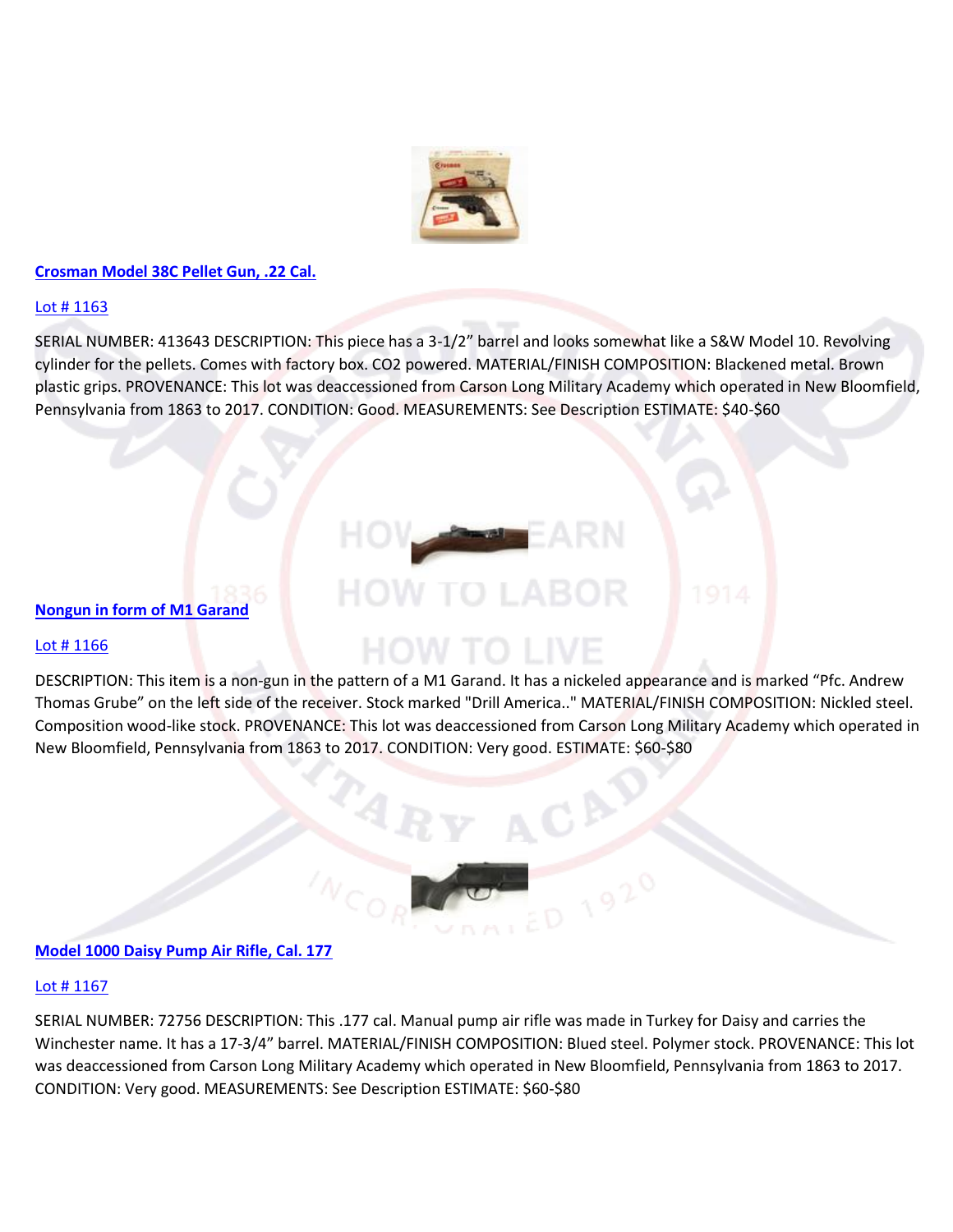

# **[Shooting/Hunting Bench](https://www.proxibid.com/aspr/Shooting-Hunting-Bench/45320713/LotDetail.asp?lid=45320713)**

# [Lot # 1170](https://www.proxibid.com/aspr/Shooting-Hunting-Bench/45320713/LotDetail.asp?lid=45320713)

DESCRIPTION: Shooting/hunting bench. MEASUREMENTS: Approximately 55" x 46" x 37-1/2". PROVENANCE: This lot was deaccessioned from Carson Long Military Academy which operated in New Bloomfield, Pennsylvania from 1863 to 2017. CONDITION: Moderate wear from use. ESTIMATE: \$100-\$150

#### **[2 Daisy Powerline 853/853-C Pellet Air Rifles](https://www.proxibid.com/aspr/2-Daisy-Powerline-853-853-C-Pellet-Air-Rifles/45320714/LotDetail.asp?lid=45320714)**

#### Lot #1171

DESCRIPTION: Two Daisy First in Airguns Powerline 853/853-C style single-pump pneumatic BB/pellet repeater rifles. .177 cal. (4.5mm) lead airguns. Includes operation manuals. PROVENANCE: This lot was deaccessioned from Carson Long Military Academy which operated in New Bloomfield, Pennsylvania from 1863 to 2017. CONDITION: Very Good. ESTIMATE: \$100-\$200

**HOW TO LABOR** 

#### **[2 Daisy Powerline 853/853-C Pellet Air Rifles](https://www.proxibid.com/aspr/2-Daisy-Powerline-853-853-C-Pellet-Air-Rifles/45320715/LotDetail.asp?lid=45320715)**

#### [Lot # 1172](https://www.proxibid.com/aspr/2-Daisy-Powerline-853-853-C-Pellet-Air-Rifles/45320715/LotDetail.asp?lid=45320715)

DESCRIPTION: Two Daisy First in Airguns Powerline 853/853-C style single-pump pneumatic BB/pellet repeater rifles. .177 cal. (4.5mm) lead airguns. Includes operation manuals. PROVENANCE: This lot was deaccessioned from Carson Long Military Academy which operated in New Bloomfield, Pennsylvania from 1863 to 2017. CONDITION: Very Good. ESTIMATE: \$100-\$200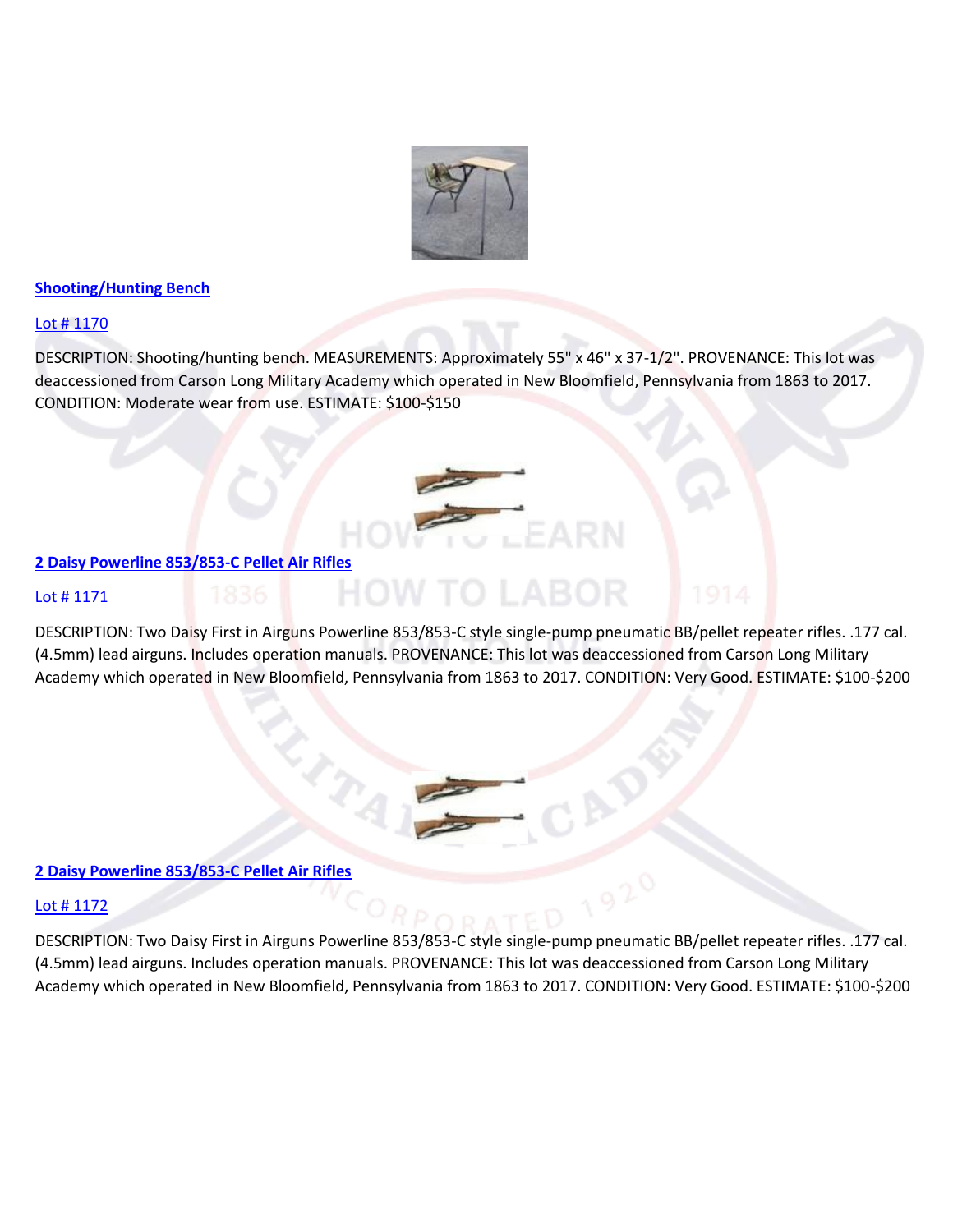

# **[2 Daisy Powerline 853/853-C Pellet Air Rifles](https://www.proxibid.com/aspr/2-Daisy-Powerline-853-853-C-Pellet-Air-Rifles/45320716/LotDetail.asp?lid=45320716)**

### [Lot # 1173](https://www.proxibid.com/aspr/2-Daisy-Powerline-853-853-C-Pellet-Air-Rifles/45320716/LotDetail.asp?lid=45320716)

DESCRIPTION: Two Daisy First in Airguns Powerline 853/853-C style single-pump pneumatic BB/pellet repeater rifles. .177 cal. (4.5mm) lead airguns. Includes operation manuals. PROVENANCE: This lot was deaccessioned from Carson Long Military Academy which operated in New Bloomfield, Pennsylvania from 1863 to 2017. CONDITION: Very Good. ESTIMATE: \$100-\$200



#### [Lot # 1174](https://www.proxibid.com/aspr/2-Daisy-Powerline-853-853-C-Pellet-Air-Rifles/45320717/LotDetail.asp?lid=45320717)

DESCRIPTION: Two Daisy First in Airguns Powerline 853/853-C style single-pump pneumatic BB/pellet repeater rifles. .177 cal. (4.5mm) lead airguns. Includes operation manuals. PROVENANCE: This lot was deaccessioned from Carson Long Military



# **[2 Daisy Powerline 853/853-C Pellet Air Rifles](https://www.proxibid.com/aspr/2-Daisy-Powerline-853-853-C-Pellet-Air-Rifles/45320718/LotDetail.asp?lid=45320718)**

# Lot #1175

DESCRIPTION: Two Daisy First in Airguns Powerline 853/853-C style single-pump pneumatic BB/pellet repeater rifles. .177 cal. (4.5mm) lead airguns. Includes operation manuals. PROVENANCE: This lot was deaccessioned from Carson Long Military Academy which operated in New Bloomfield, Pennsylvania from 1863 to 2017. CONDITION: Very Good. ESTIMATE: \$100-\$200



# **[2 Daisy Powerline 853/853-C Pellet Air Rifles](https://www.proxibid.com/aspr/2-Daisy-Powerline-853-853-C-Pellet-Air-Rifles/45320719/LotDetail.asp?lid=45320719)**

#### [Lot # 1176](https://www.proxibid.com/aspr/2-Daisy-Powerline-853-853-C-Pellet-Air-Rifles/45320719/LotDetail.asp?lid=45320719)

DESCRIPTION: Two Daisy First in Airguns Powerline 853/853-C style single-pump pneumatic BB/pellet repeater rifles. .177 cal. (4.5mm) lead airguns. Includes operation manuals. PROVENANCE: This lot was deaccessioned from Carson Long Military Academy which operated in New Bloomfield, Pennsylvania from 1863 to 2017. CONDITION: Very Good. ESTIMATE: \$100-\$20[0](https://www.proxibid.com/aspr/2-Pellet-Repeater-Air-Rifles/45320720/LotDetail.asp?lid=45320720)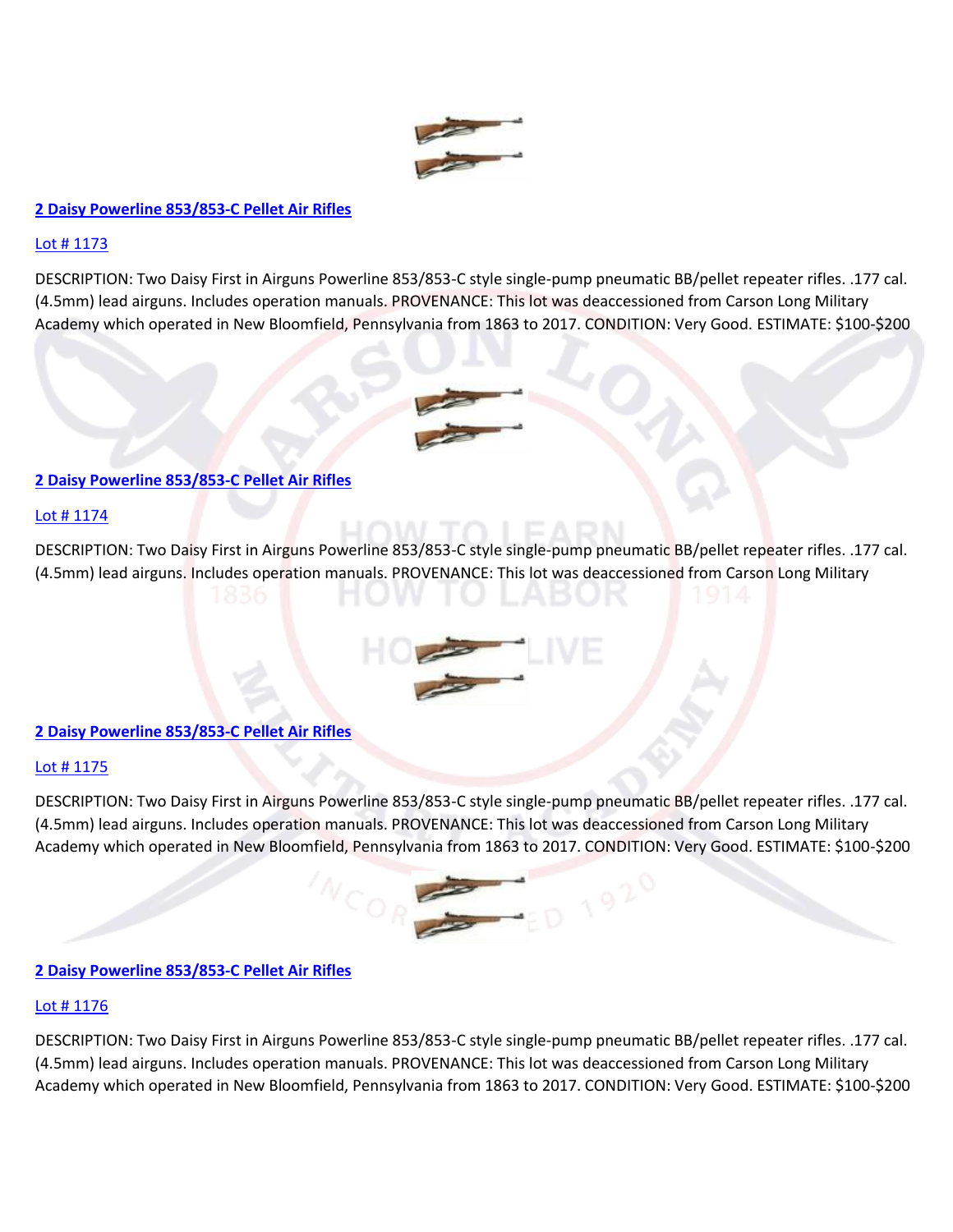

# **[2 Pellet Repeater Air Rifles](https://www.proxibid.com/aspr/2-Pellet-Repeater-Air-Rifles/45320720/LotDetail.asp?lid=45320720)**

#### [Lot # 1177](https://www.proxibid.com/aspr/2-Pellet-Repeater-Air-Rifles/45320720/LotDetail.asp?lid=45320720)

DESCRIPTION: Two BB/pellet repeater air rifles. Includes: 1) Daisy First in Airguns Powerline 853/853-C style single-pump pneumatic BB/pellet repeater rifle gun. .177 cal. (4.5mm) lead airgun. Includes operation manual. 2) Crosman 622 Pell Clip Repeater CO2 pellet air rifle gun. .22 Caliber. Circa 1971-1978. PROVENANCE: This lot was deaccessioned from Carson Long Military Academy which operated in New Bloomfield, Pennsylvania from 1863 to 2017. CONDITION: Very Good. ESTIMATE: \$100-\$200



#### **[2 Daisy Powerline 853/853-C Pellet Air Rifles](https://www.proxibid.com/aspr/2-Daisy-Powerline-853-853-C-Pellet-Air-Rifles/45320721/LotDetail.asp?lid=45320721)**

#### [Lot # 1178](https://www.proxibid.com/aspr/2-Daisy-Powerline-853-853-C-Pellet-Air-Rifles/45320721/LotDetail.asp?lid=45320721)

DESCRIPTION: Two Daisy First in Airguns Powerline 853/853-C style single-pump pneumatic BB/pellet repeater rifles. .177 cal. (4.5mm) lead airguns. PROVENANCE: This lot was deaccessioned from Carson Long Military Academy which operated in New Bloomfield, Pennsylvania from 1863 to 2017. CONDITION: Very Good. ESTIMATE: \$100-\$200

HOW TO LA

 $\zeta_{\chi_j}$ 

#### **[2 Spotting Scopes](https://www.proxibid.com/aspr/2-Spotting-Scopes/45320722/LotDetail.asp?lid=45320722)**

# Lot #1179

DESCRIPTION: Two spotting scopes. Includes one unmarked and a Davidson Mark 245 on base. PROVENANCE: This lot was deaccessioned from Carson Long Military Academy which operated in New Bloomfield, Pennsylvania from 1863 to 2017. CONDITION: Fair. Losses to finish, scratches, and scuffs. ESTIMATE: \$80-\$100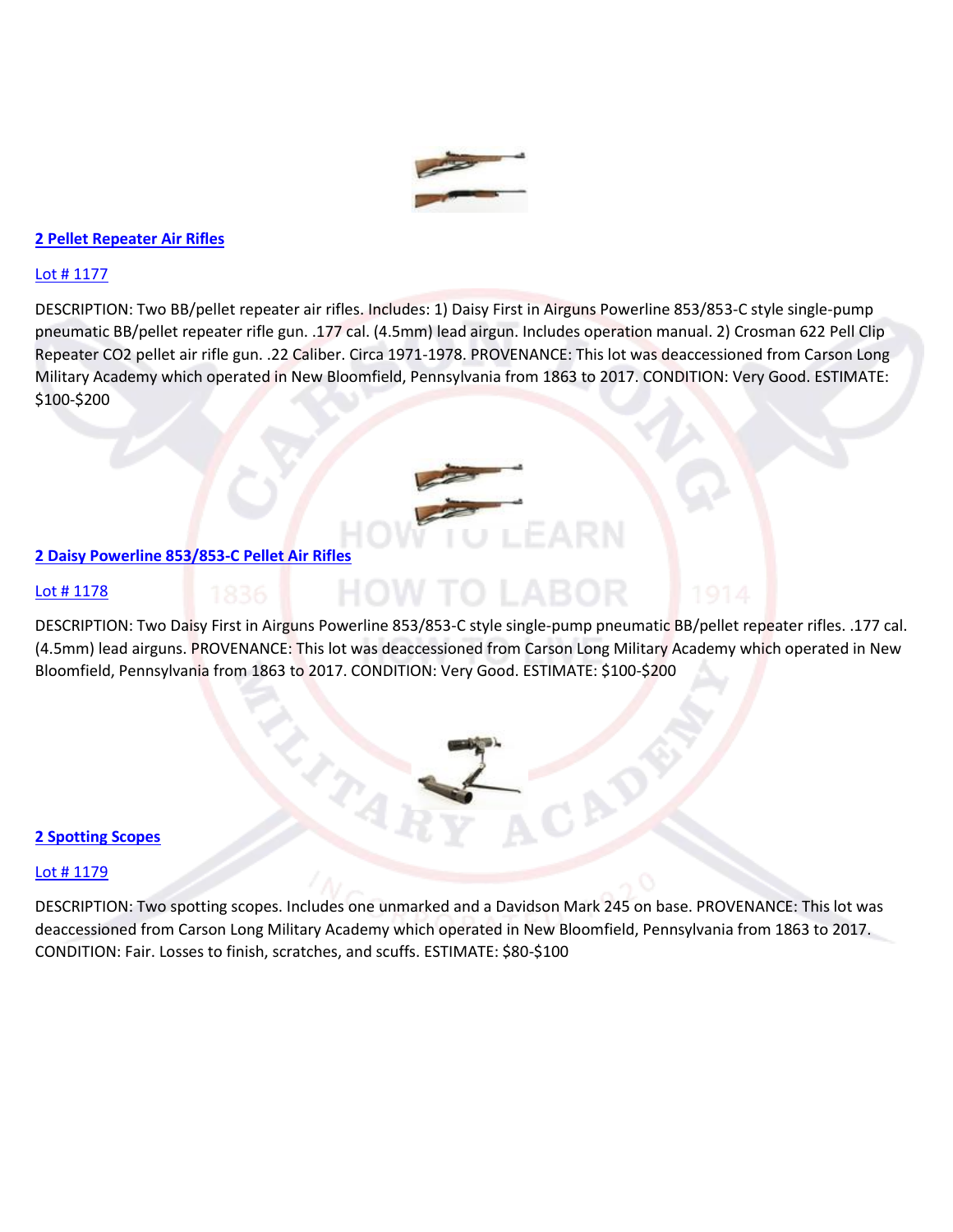

# **[2 Pistols Incl Kimar 911 Blank Firing Prop Gun](https://www.proxibid.com/aspr/2-Pistols-Incl-Kimar-911-Blank-Firing-Prop-Gun/45320723/LotDetail.asp?lid=45320723)**

#### [Lot # 1180](https://www.proxibid.com/aspr/2-Pistols-Incl-Kimar-911-Blank-Firing-Prop-Gun/45320723/LotDetail.asp?lid=45320723)

DESCRIPTION: Two blank/BB pistols. Includes: 1) Daisy Powerline 240 200-shot BB repeater with 13-shot speedload clip. .177 cal (4.5 mm) BB gun. New in blister pack. 2) Kimar model 911 front firing blank movie prop gun. Cal .8mm-K. Made in Italy. In case with manual. PROVENANCE: This lot was deaccessioned from Carson Long Military Academy which operated in New Bloomfield, Pennsylvania from 1863 to 2017. CONDITION: Excellent. ESTIMATE: \$100-150



# **[2 Repeater Air Guns & Accessories](https://www.proxibid.com/aspr/2-Repeater-Air-Guns-Accessories/45320724/LotDetail.asp?lid=45320724)**

#### Lot #1181

DESCRIPTION: Two repeater air guns with accessories. Includes: 1) Crosman Air Guns 357 revolver. .177 cal. pellet gun. Includes two 357 speedloader kits - one new in blister pack. 2) Marksman repeater BB gun. Crome finish. .177 cal (4.5 mm) airgun. PROVENANCE: This lot was deaccessioned from Carson Long Military Academy which operated in New Bloomfield, Pennsylvania from 1863 to 2017. CONDITION: Good. ESTIMATE: \$40-\$60

**HOW TO LEARN** 



# **[Relic Condition Remington Rolling Block Carbine](https://www.proxibid.com/aspr/Relic-Condition-Remington-Rolling-Block-Carbine/45324027/LotDetail.asp?lid=45324027)**

#### [Lot # 1402](https://www.proxibid.com/aspr/Relic-Condition-Remington-Rolling-Block-Carbine/45324027/LotDetail.asp?lid=45324027)

SERIAL NUMBER: NSS DESIGN: This wall hanger is not in shooting condition. It has been pieced together and probably the best piece is a decent Krag rear sight. It is a Remington product but the name is not legible. The gun has been glued together and the lock glued shut. Relic condition. MATERIAL/FINISH COMPOSITION: Metal rusted. Walnut stock. PROVENANCE: This lot was deaccessioned from Carson Long Military Academy which operated in New Bloomfield, Pennsylvania from 1863 to 2017. CONDITION: Poor. INVENTORY NO./CATEGORY: 5632-005/NRR ESTIMATE: \$50-\$70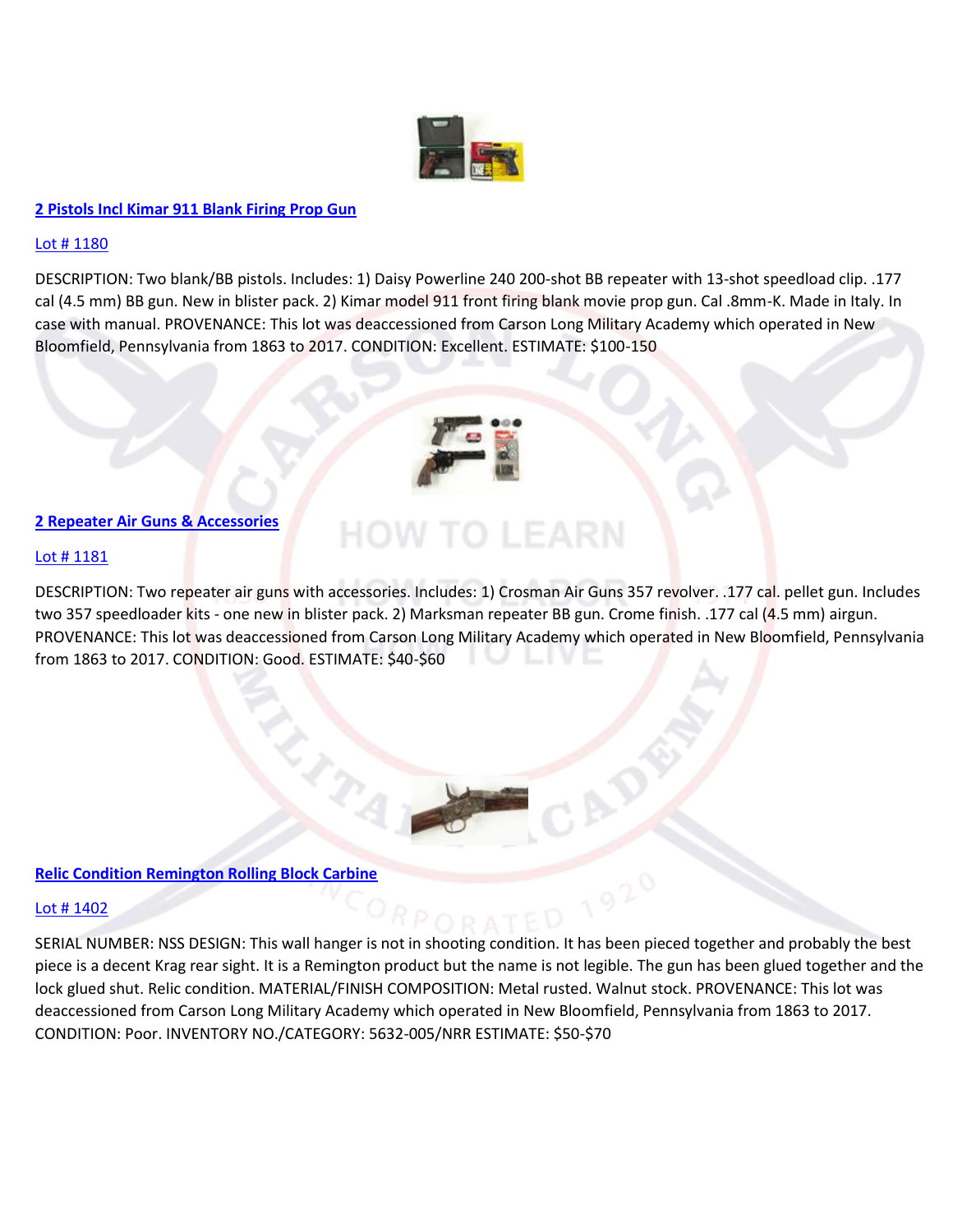

#### **[Model 1884 Trapdoor Springfield, cut-down](https://www.proxibid.com/aspr/Model-1884-Trapdoor-Springfield-cut-down/45324028/LotDetail.asp?lid=45324028)**

#### [Lot # 1403](https://www.proxibid.com/aspr/Model-1884-Trapdoor-Springfield-cut-down/45324028/LotDetail.asp?lid=45324028)

SERIAL NUMBER: 346211 DESIGN: This .45-70 rifle started out as a Model 1884 with a rod bayonet. It has been cut down to a 22" barrel carbine-style piece. There is no front sight. The piece functions. MATERIAL/FINISH COMPOSITION: Metal blue/brown. Walnut stock. PROVENANCE: This lot was deaccessioned from Carson Long Military Academy which operated in New Bloomfield, Pennsylvania from 1863 to 2017. CONDITION: Fair. INVENTORY NO./CATEGORY: 5632-/NRR ESTIMATE: \$200-\$250



LEARN

# **[Pa. Percussion Longrifle signed Shuler, Liverpool](https://www.proxibid.com/aspr/Pa-Percussion-Longrifle-signed-Shuler-Liverpool/45324029/LotDetail.asp?lid=45324029)**

#### [Lot # 1404](https://www.proxibid.com/aspr/Pa-Percussion-Longrifle-signed-Shuler-Liverpool/45324029/LotDetail.asp?lid=45324029)

SERIAL NUMBER: NSN DESIGN: This mid-19th century example of a Pennsylvania long rifle has a 38" .45 caliber, full octagonal rifled barrel and is 43" overall. The stock is hard maple. The rifle is signed on the barrel, "J. Schuler & Co. , Liverpool, PA." Inscribed "Worly" on the barrel. Worly (Worley) family members were barrel makers on the Wyomissing Creek in Berks County. The rifle was made as percussion and has its original lock which works. Set triggers are present and working. The 4-piece brass patchbox has been attractively engraved with a floral motif, consistent with the Shuler shop style. The finial of the box is of the "keyhole" design, a popular Lancaster style that moved up the Susquehanna as the population moved north and west from town. There are two silver inlays, one on the cheek piece and a thumb plate; both are engraved. The trigger guard and other furniture are correct to the piece. The wrist has an old, professional repair. Flaws are as follows and are all correctible: The two center barrel pin escutcheons are missing and years ago someone put some putty in those areas to preserve the wood. Putty was also applied as a stabilizer to the area that regularly burns out in front of the lock and there are cracks in the forestock that have been pasted together. Ramrod missing. MATERIAL/FINISH COMPOSITION: Metal browned. Maple stock. PROVENANCE: This lot was deaccessioned from Carson Long Military Academy which operated in New Bloomfield, Pennsylvania from 1863 to 2017. CONDITION: Good. INVENTORY NO./CATEGORY: 5632/NRR ESTIMATE: \$1300-\$1600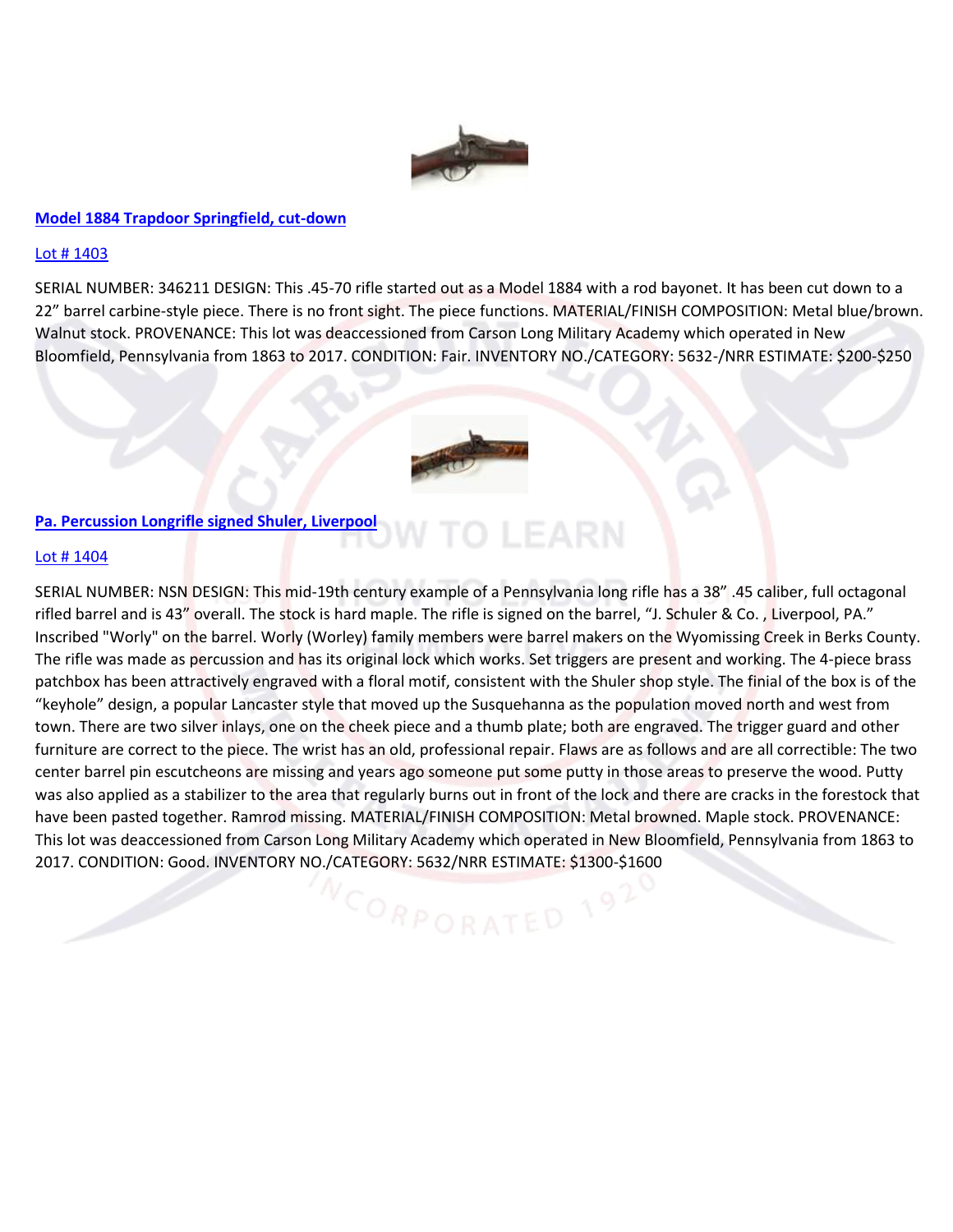

# **[Pennsylvania Over/Under Long Gun Signed D. Crum](https://www.proxibid.com/aspr/Pennsylvania-Over-Under-Long-Gun-Signed-D-Crum/45324030/LotDetail.asp?lid=45324030)**

### [Lot # 1405](https://www.proxibid.com/aspr/Pennsylvania-Over-Under-Long-Gun-Signed-D-Crum/45324030/LotDetail.asp?lid=45324030)

SERIAL NUMBER: NSN DESIGN: Pennsylvania O/U double gun. Top barrel .40 caliber, rifled. Bottom barrel 16 ga. shotgun. The piece is signed "D. Crum." Daniel Crum (1841-1926) was a noted gunsmith whose shop was near Newport, Perry County. Perry County rifles are not commonly located today, especially in this condition. The barrels are 32" in length, the rifle being full octagonal and the shotgun being round. The original back-action percussion locks are marked Golcher and they both work. Set trigger also functions on both sides. Engraved toe plate and two engraved silver hearts adorn the cheek piece. Both ramrods are present. There are old period repairs with nails around in the lock/wrist area. On the bottom of the brass trigger guard appears the name "S. Stroup," likely an early owner of the piece. MATERIAL/FINISH COMPOSITION: Brown patina metal. Walnut butt stock. PROVENANCE: This lot was deaccessioned from Carson Long Military Academy which operated in New Bloomfield, Pennsylvania from 1863 to 2017. CONDITION: Good. INVENTORY NO./CATEGORY: 5632/NRR ESTIMATE: \$1200-\$1500

# **[Percussion Pennsylvania Long Rifle](https://www.proxibid.com/aspr/Percussion-Pennsylvania-Long-Rifle/45324031/LotDetail.asp?lid=45324031)**

#### Lot #1406

SERIAL NUMBER: NSN DESIGN: This mid-19th century long rifle has a .45 caliber, rifled, full octagon barrel which is 36" in length. No signature, but the architecture suggests Lancaster County manufacture or nearby. The original percussion lock is marked "Golcher, Philadelphia," and it and the set triggers work. There are old period repairs to the wrist. MATERIAL/FINISH COMPOSITION: Brown patina metal. Maple buttstock. PROVENANCE: This lot was deaccessioned from Carson Long Military Academy which operated in New Bloomfield, Pennsylvania from 1863 to 2017. CONDITION: Good. INVENTORY NO./CATEGORY: 5632/NRR ESTIMATE: \$800-\$1000

**HOW TO LIVE** 

# **[Antique 12 Ga. Percussion Double Shotgun](https://www.proxibid.com/aspr/Antique-12-Ga-Percussion-Double-Shotgun/45324032/LotDetail.asp?lid=45324032)**

#### [Lot # 1407](https://www.proxibid.com/aspr/Antique-12-Ga-Percussion-Double-Shotgun/45324032/LotDetail.asp?lid=45324032)

SERIAL NUMBER: NSN DESIGN: This 19th century side-by-side 12 ga. shotgun is marked London and the back-action percussion locks are signed Elwell. The locks function. Barrels are 32" in length. Wood appears to be solid. Ramrod is present. MATERIAL/FINISH COMPOSITION: Brown patina metal. Walnut buttstock. PROVENANCE: This lot was deaccessioned from Carson Long Military Academy which operated in New Bloomfield, Pennsylvania from 1863 to 2017. CONDITION: Very good. INVENTORY NO./CATEGORY: 5632/NRR ESTIMATE: \$200-\$30[0](https://www.proxibid.com/aspr/12-Ga-Damascus-Double-Shotgun-Manhattan-Arms-Co/45324033/LotDetail.asp?lid=45324033)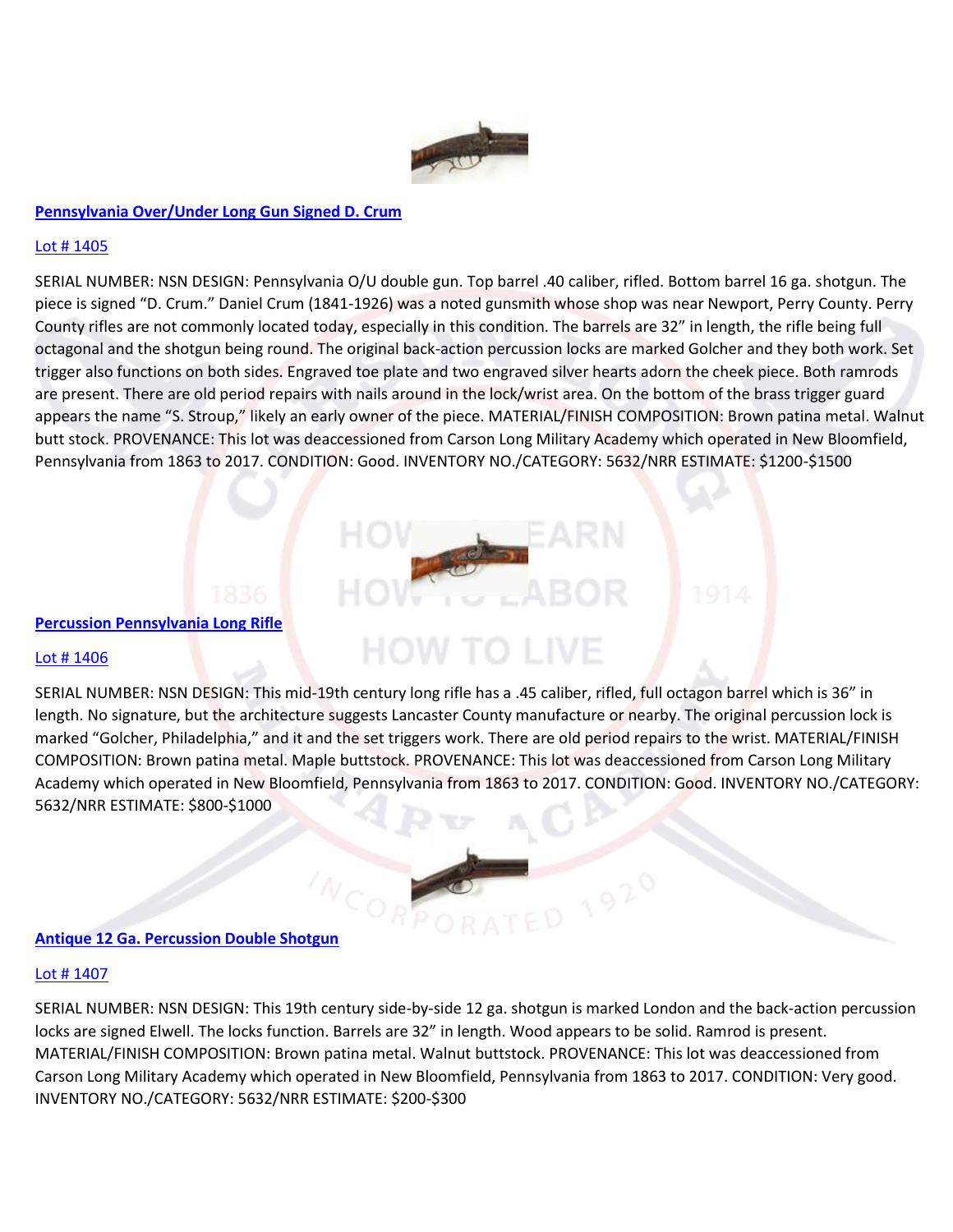

#### **[12 Ga. Damascus Double Shotgun, Manhattan Arms Co.](https://www.proxibid.com/aspr/12-Ga-Damascus-Double-Shotgun-Manhattan-Arms-Co/45324033/LotDetail.asp?lid=45324033)**

#### [Lot # 1408](https://www.proxibid.com/aspr/12-Ga-Damascus-Double-Shotgun-Manhattan-Arms-Co/45324033/LotDetail.asp?lid=45324033)

SERIAL NUMBER: 42167 DESIGN: This side-by-side 12 ga. shotgun has 30" Damascus steel barrels. The gun has exposed hammers and the locks work. Locks are signed "Manhattan Arms Co." and atop the barrels is the inscription "The Climax Fine Damascus." Lock and trigger guard are engraved. MATERIAL/FINISH COMPOSITION: Brown patina metal. Walnut buttstock. PROVENANCE: This lot was deaccessioned from Carson Long Military Academy which operated in New Bloomfield, Pennsylvania from 1863 to 2017. CONDITION: Very good. INVENTORY NO./CATEGORY: 5632/NRR ESTIMATE: \$200-\$300



#### **[Percussion Pennsylvania Longrifle signed W. Sweger](https://www.proxibid.com/aspr/Percussion-Pennsylvania-Longrifle-signed-W-Sweger/45324034/LotDetail.asp?lid=45324034)**

#### [Lot # 1409](https://www.proxibid.com/aspr/Percussion-Pennsylvania-Longrifle-signed-W-Sweger/45324034/LotDetail.asp?lid=45324034)

SERIAL NUMBER: NSN DESIGN: 37" heavy octagon rifled barrel in .45 caliber. The back-action lock is marked "Pennsylvania Rifle Works," a Philadelphia firm that sold locks and guns in the second half of the 19th century. The lock and set triggers function. The rifle has a 4-piece brass patchbox with a "keyhole" finial. Wood appears to be solid. William "Billy" Sweger (1815-1892) was a Pennsylvania rifle builder working out of Perry County near Elliotsburg. Sweger's products are seldom seen today. MATERIAL/FINISH COMPOSITION: Brown patina metal. Maple stock. PROVENANCE: This lot was deaccessioned from Carson Long Military Academy which operated in New Bloomfield, Pennsylvania from 1863 to 2017. CONDITION: Very good. INVENTORY NO./CATEGORY: 5632/NRR ESTIMATE: \$800-\$1000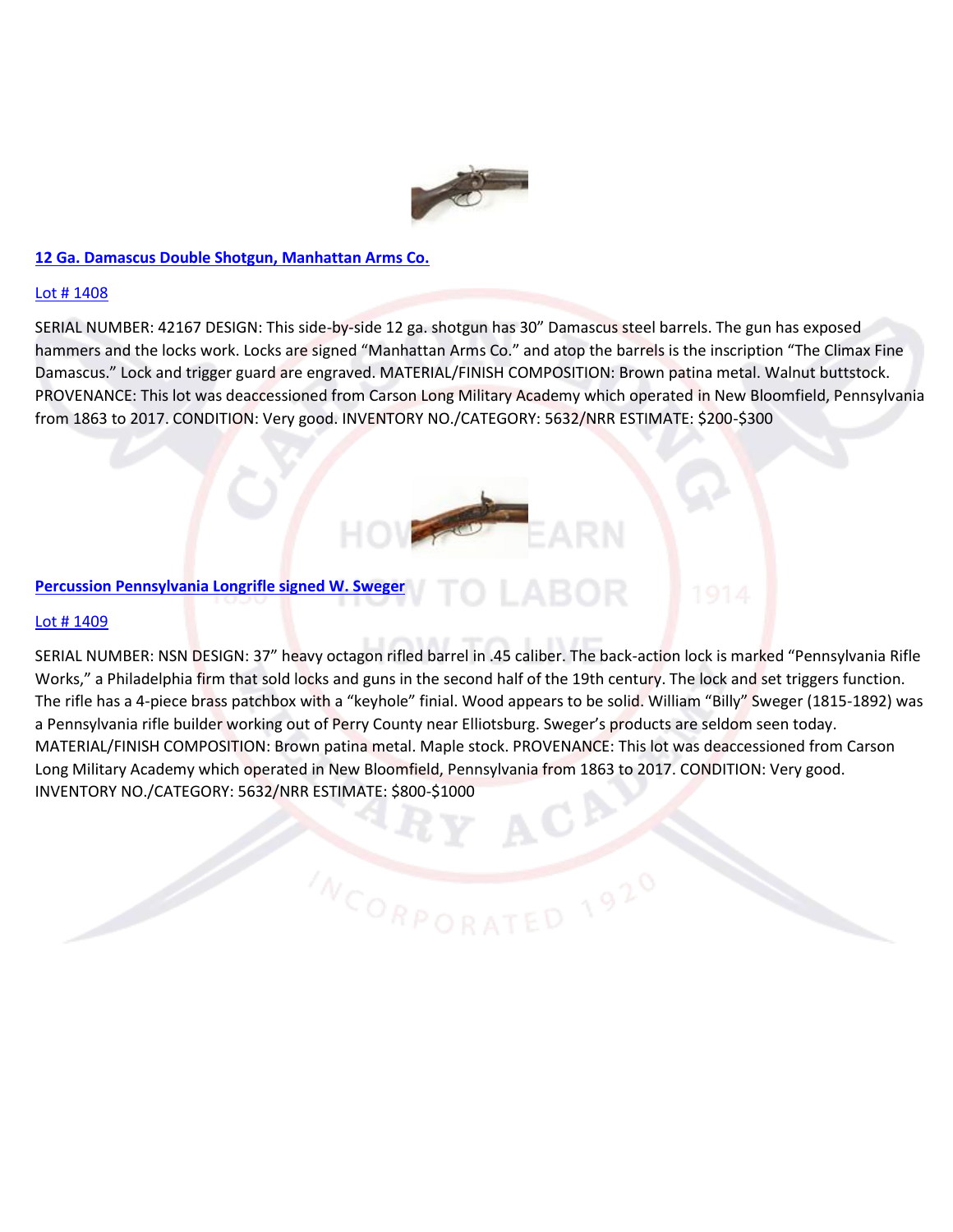

# **[M1903-A3 Parade Rifle by Smith Corona, .30-06 Cal.](https://www.proxibid.com/aspr/M1903-A3-Parade-Rifle-by-Smith-Corona-30-06-Cal/45324069/LotDetail.asp?lid=45324069)**

### [Lot # 1444](https://www.proxibid.com/aspr/M1903-A3-Parade-Rifle-by-Smith-Corona-30-06-Cal/45324069/LotDetail.asp?lid=45324069)

SERIAL NUMBER: 3634587 DESIGN: Parade rifles. Barrel is marked SC 6/43 and the bore is decent. The rear sight is missing on this specimen. Stock painted an off-white and then applied a green, speckled, texturized finish as the final surface. MATERIAL/FINISH COMPOSITION: Parkerized metal. Painted walnut stock. PROVENANCE: This lot was deaccessioned from Carson Long Military Academy which operated in New Bloomfield, Pennsylvania from 1863 to 2017. CONDITION: Good. INVENTORY NO./CATEGORY: 5632-021/C&R ESTIMATE: \$300-\$35[0](https://www.proxibid.com/aspr/M1903-A3-Parade-Rifle-by-Smith-Corona-30-06-Cal/45324070/LotDetail.asp?lid=45324070)



# **[M1903-A3 Parade Rifle by Smith Corona, .30-06 Cal.](https://www.proxibid.com/aspr/M1903-A3-Parade-Rifle-by-Smith-Corona-30-06-Cal/45324070/LotDetail.asp?lid=45324070)**

#### [Lot # 1445](https://www.proxibid.com/aspr/M1903-A3-Parade-Rifle-by-Smith-Corona-30-06-Cal/45324070/LotDetail.asp?lid=45324070)

SERIAL NUMBER: 4786821 DESIGN: Parade rifle. Barrel marked SC 9/43 and the bore is decent. The rifle is complete. Stock painted an off-white and then applied a green, speckled, texturized finish as the final surface. Black GI-type sling. MATERIAL/FINISH COMPOSITION: Parkerized metal. Painted walnut stock. PROVENANCE: This lot was deaccessioned from Carson Long Military Academy which operated in New Bloomfield, Pennsylvania from 1863 to 2017. CONDITION: Very good. INVENTORY NO./CATEGORY: 5632-023/C&R ESTIMATE: \$400-\$47[5](https://www.proxibid.com/aspr/M1903-A3-Parade-Rifle-by-Smith-Corona-30-06-Cal/45324071/LotDetail.asp?lid=45324071)



# **[M1903-A3 Parade Rifle by Smith Corona, .30-06 Cal.](https://www.proxibid.com/aspr/M1903-A3-Parade-Rifle-by-Smith-Corona-30-06-Cal/45324071/LotDetail.asp?lid=45324071)**

#### [Lot # 1446](https://www.proxibid.com/aspr/M1903-A3-Parade-Rifle-by-Smith-Corona-30-06-Cal/45324071/LotDetail.asp?lid=45324071)

SERIAL NUMBER: 3707575 DESIGN: Parade rifles. Barrel marked SC 5/43 and the bore is decent. The rifle is complete. Stock painted an off-white and then applied a green, speckled, texturized finish as the final surface. MATERIAL/FINISH COMPOSITION: Parkerized metal. Painted walnut stock. PROVENANCE: This lot was deaccessioned from Carson Long Military Academy which operated in New Bloomfield, Pennsylvania from 1863 to 2017. CONDITION: Very good. INVENTORY NO./CATEGORY: 5632- 027/C&R ESTIMATE: \$400-\$50[0](https://www.proxibid.com/aspr/M1903-A3-Parade-Rifle-by-Smith-Corona/45324072/LotDetail.asp?lid=45324072)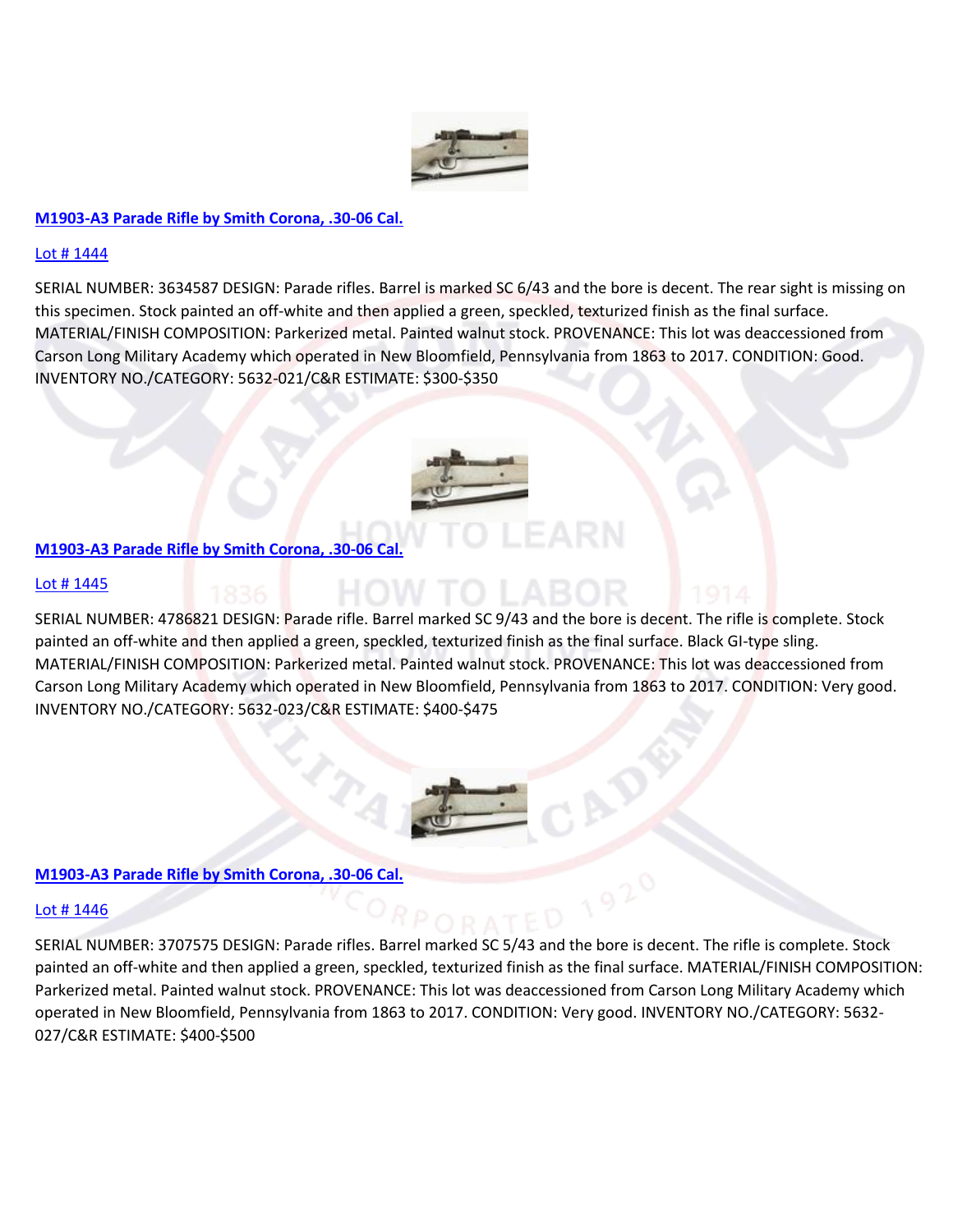

### **[M1903-A3 Parade Rifle by Smith Corona](https://www.proxibid.com/aspr/M1903-A3-Parade-Rifle-by-Smith-Corona/45324072/LotDetail.asp?lid=45324072)**

# [Lot # 1447](https://www.proxibid.com/aspr/M1903-A3-Parade-Rifle-by-Smith-Corona/45324072/LotDetail.asp?lid=45324072)

SERIAL NUMBER: 4785370 DESIGN: Parade rifle. Barrel marked SC 9/43 and the bore is decent. The front sight blade is missing. Light rust on barrel. Stock painted an off-white and applied a green, speckled, texturized finish as the final surface. MATERIAL/FINISH COMPOSITION: Parkerized metal. Painted walnut stock. PROVENANCE: This lot was deaccessioned from Carson Long Military Academy which operated in New Bloomfield, Pennsylvania from 1863 to 2017. CONDITION: Good. INVENTORY NO./CATEGORY: 5632-028/C&R ESTIMATE: \$400-\$47[5](https://www.proxibid.com/aspr/M1903-A3-Parade-Rifle-by-Smith-Corona-30-06-Cal/45324073/LotDetail.asp?lid=45324073)



# **[M1903-A3 Parade Rifle by Smith Corona, .30-06 Cal.](https://www.proxibid.com/aspr/M1903-A3-Parade-Rifle-by-Smith-Corona-30-06-Cal/45324073/LotDetail.asp?lid=45324073)**

#### [Lot # 1448](https://www.proxibid.com/aspr/M1903-A3-Parade-Rifle-by-Smith-Corona-30-06-Cal/45324073/LotDetail.asp?lid=45324073)

SERIAL NUMBER: 4751872 DESIGN: Parade rifle from Carson Long. The barrel is marked SC 8/43 and the bore is good. This rifle is complete. Stock painted an off-white with green, speckled, texturized finish as the final surface. MATERIAL/FINISH COMPOSITION: Parkerized metal. Painted walnut stock. PROVENANCE: This lot was deaccessioned from Carson Long Military Academy which operated in New Bloomfield, Pennsylvania from 1863 to 2017. CONDITION: Very good. INVENTORY NO./CATEGORY: 5632-029/C&R ESTIMATE: \$400-\$50[0](https://www.proxibid.com/aspr/M1903-A3-Parade-Rifle-by-Smith-Corona-30-06-Cal/45324074/LotDetail.asp?lid=45324074)

**HOW TO LABOR** 



# **[M1903-A3 Parade Rifle by Smith Corona, .30-06 Cal.](https://www.proxibid.com/aspr/M1903-A3-Parade-Rifle-by-Smith-Corona-30-06-Cal/45324074/LotDetail.asp?lid=45324074)**

# [Lot # 1449](https://www.proxibid.com/aspr/M1903-A3-Parade-Rifle-by-Smith-Corona-30-06-Cal/45324074/LotDetail.asp?lid=45324074)

SERIAL NUMBER: 3707064 DESIGN: Parade rifle. Barrel marked SC 6/43 and the bore is good. This rifle is complete. Stock painted an off-white and then applied a green, speckled, texturized finish as the final surface. MATERIAL/FINISH COMPOSITION: Parkerized metal. Painted walnut stock. PROVENANCE: This lot was deaccessioned from Carson Long Military Academy which operated in New Bloomfield, Pennsylvania from 1863 to 2017. CONDITION: Very good. INVENTORY NO./CATEGORY: 5632- 031/C&R ESTIMATE: \$400-\$500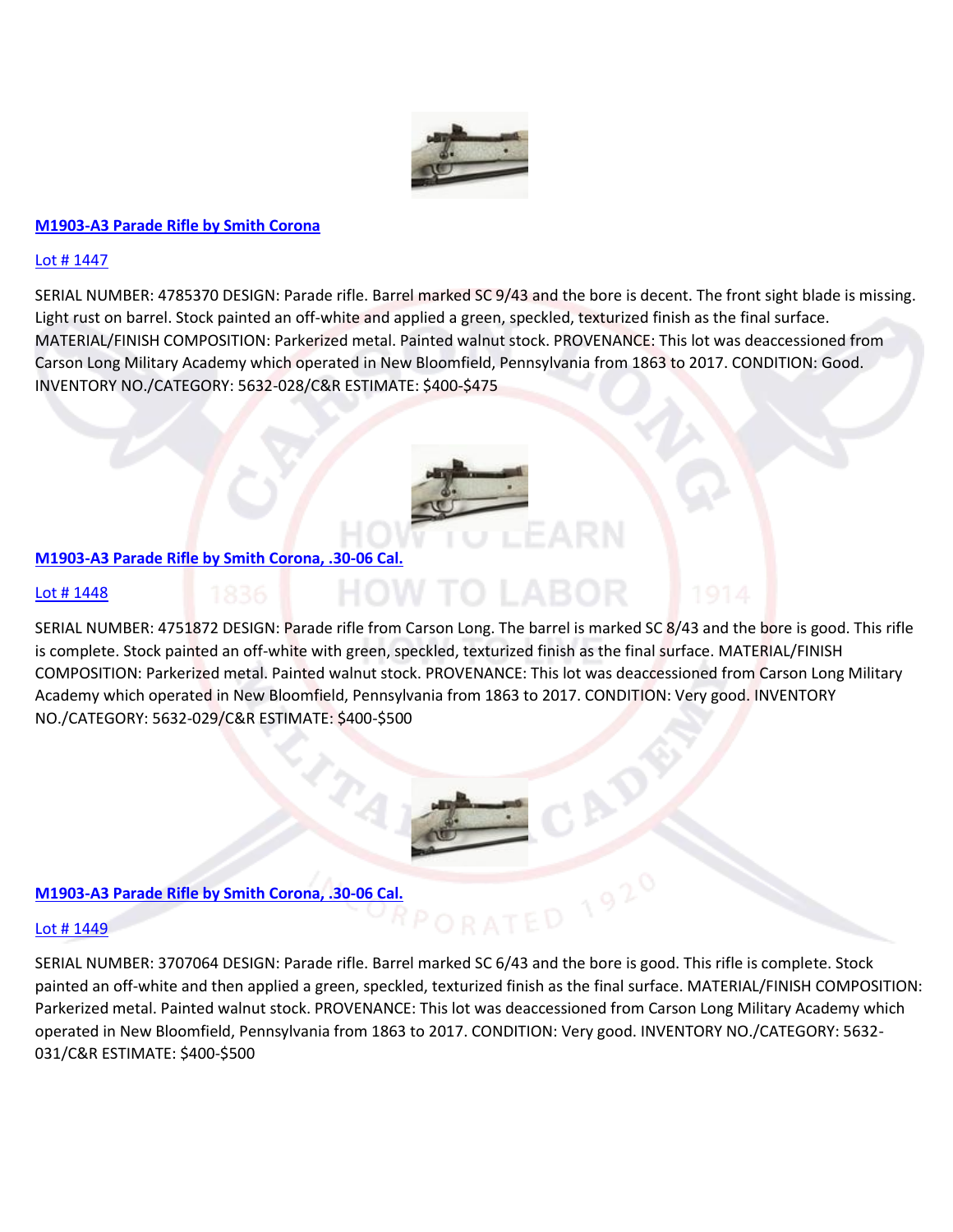

# **[M1903-A3 Parade Rifle by Smith Corona, .30-06 Cal.](https://www.proxibid.com/aspr/M1903-A3-Parade-Rifle-by-Smith-Corona-30-06-Cal/45324075/LotDetail.asp?lid=45324075)**

#### [Lot # 1450](https://www.proxibid.com/aspr/M1903-A3-Parade-Rifle-by-Smith-Corona-30-06-Cal/45324075/LotDetail.asp?lid=45324075)

SERIAL NUMBER: 4748501 DESIGN: Parade rifle. Barrel is marked SC 6/43 and the bore is decent. This rifle is complete. Stockpainted an off-white and then applied a green, speckled, texturized finish as the final surface. MATERIAL/FINISH COMPOSITION: Parkerized metal. Painted walnut stock. PROVENANCE: This lot was deaccessioned from Carson Long Military Academy which operated in New Bloomfield, Pennsylvania from 1863 to 2017. CONDITION: Very good. INVENTORY NO./CATEGORY: 5632-022/C&R ESTIMATE: \$400-\$50[0](https://www.proxibid.com/aspr/M1903-A3-Rifle-by-Remington/45324076/LotDetail.asp?lid=45324076)



#### **[M1903-A3 Rifle by Remington](https://www.proxibid.com/aspr/M1903-A3-Rifle-by-Remington/45324076/LotDetail.asp?lid=45324076)**

#### [Lot # 1451](https://www.proxibid.com/aspr/M1903-A3-Rifle-by-Remington/45324076/LotDetail.asp?lid=45324076)

SERIAL NUMBER: 3790549 DESIGN: Bolt action WWII service rifle chambered for .30-06 cartridges. Barrel is marked RA 8/43. Bore is good. FJA, RA and crossed cannon cartouches are barely visible. The rear sight is missing. GI web sling is included. A Carson Long rifle. MATERIAL/FINISH COMPOSITION: Parkerized metal. Walnut stock. PROVENANCE: This lot was deaccessioned from Carson Long Military Academy which operated in New Bloomfield, Pennsylvania from 1863 to 2017. CONDITION: Good. INVENTORY NO./CATEGORY: 5632-031/C&R ESTIMATE: \$350-\$45[0](https://www.proxibid.com/aspr/M1903-A3-Rifle-by-Smith-Corona-Cal-30-06/45324077/LotDetail.asp?lid=45324077)



#### **[M1903-A3 Rifle by Smith Corona, Cal. .30-06](https://www.proxibid.com/aspr/M1903-A3-Rifle-by-Smith-Corona-Cal-30-06/45324077/LotDetail.asp?lid=45324077)**

#### [Lot # 1452](https://www.proxibid.com/aspr/M1903-A3-Rifle-by-Smith-Corona-Cal-30-06/45324077/LotDetail.asp?lid=45324077)

SERIAL NUMBER: 3706653 DESIGN: Bolt action WWII service rifle chambered for .30-06 cartridges. Barrel is marked SC 6/43. Bore is good. Circle P cartouche is barely visible. The rear sight is missing. GI web sling is included. MATERIAL/FINISH COMPOSITION: Parkerized metal. Walnut stock. PROVENANCE: This lot was deaccessioned from Carson Long Military Academy which operated in New Bloomfield, Pennsylvania from 1863 to 2017. CONDITION: Good. INVENTORY NO./CATEGORY: 5632- 032/C&R ESTIMATE: \$350-\$45[0](https://www.proxibid.com/aspr/M1903-A3-Rifle-by-Remington-Cal-30-06/45324078/LotDetail.asp?lid=45324078)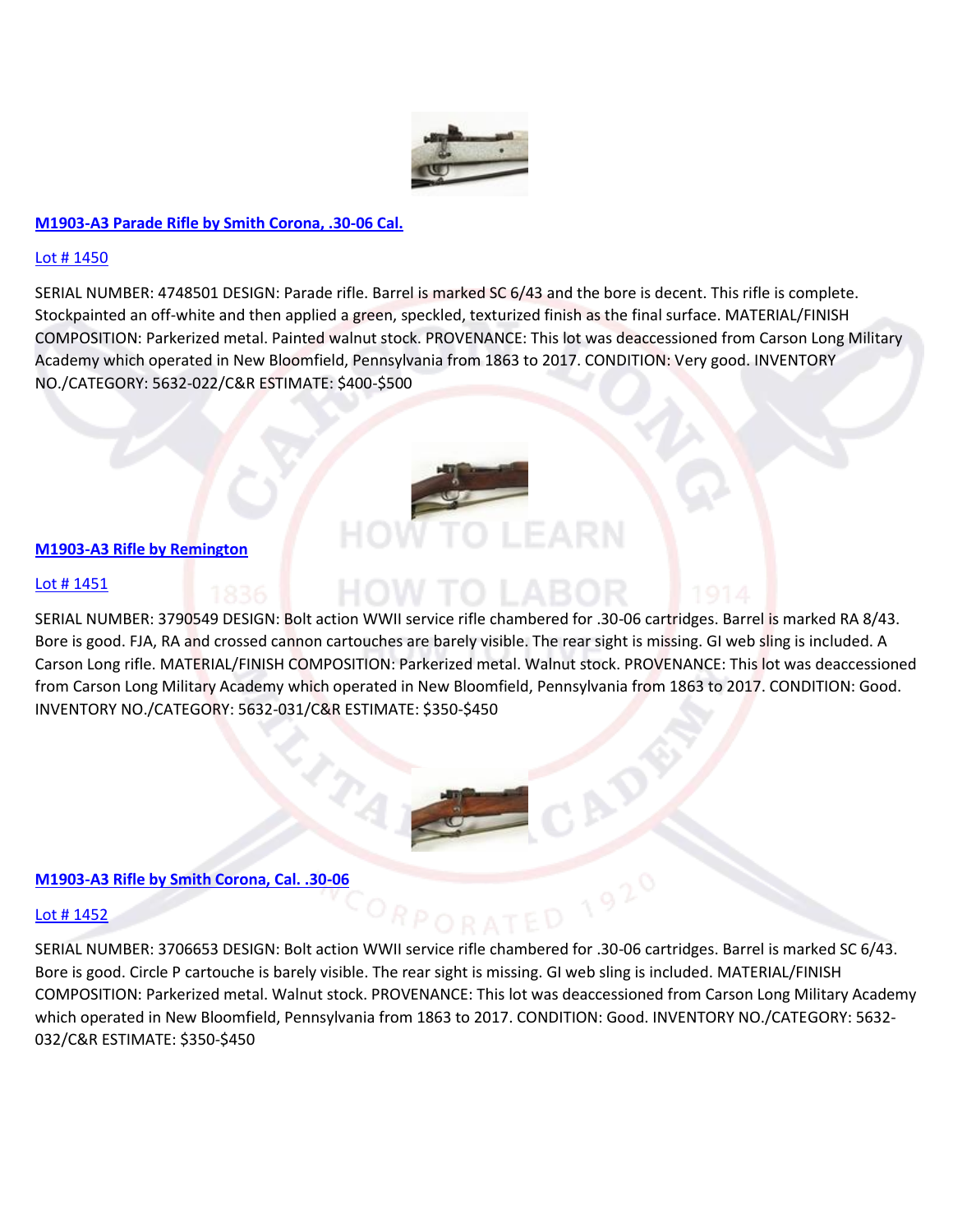

# **[M1903-A3 Rifle by Remington, Cal. .30-06](https://www.proxibid.com/aspr/M1903-A3-Rifle-by-Remington-Cal-30-06/45324078/LotDetail.asp?lid=45324078)**

### [Lot # 1453](https://www.proxibid.com/aspr/M1903-A3-Rifle-by-Remington-Cal-30-06/45324078/LotDetail.asp?lid=45324078)

SERIAL NUMBER: 3521471 DESIGN: This WWII service rifle has a barrel marked RA 1/43. FJA stamp is visible as is the circle P. The rear sight is missing. GI web sling is included. MATERIAL/FINISH COMPOSITION: Parkerized metal. Walnut stock. PROVENANCE: This lot was deaccessioned from Carson Long Military Academy which operated in New Bloomfield, Pennsylvania from 1863 to 2017. CONDITION: Good. INVENTORY NO./CATEGORY: 5632-034/C&R ESTIMATE: \$350-\$45[0](https://www.proxibid.com/aspr/M1903-A3-Rifle-by-Remington-Cal-30-06/45324079/LotDetail.asp?lid=45324079)



# **[M1903-A3 Rifle by Remington, Cal. .30-06](https://www.proxibid.com/aspr/M1903-A3-Rifle-by-Remington-Cal-30-06/45324079/LotDetail.asp?lid=45324079)**

#### [Lot # 1454](https://www.proxibid.com/aspr/M1903-A3-Rifle-by-Remington-Cal-30-06/45324079/LotDetail.asp?lid=45324079)

SERIAL NUMBER: 3813563 DESIGN: This WWII service rifle has a barrel marked RA 6/43. No stampings are visible on the stock. Note: The bolt is missing. GI web sling is included. MATERIAL/FINISH COMPOSITION: Parkerized metal. Walnut stock. PROVENANCE: This lot was deaccessioned from Carson Long Military Academy which operated in New Bloomfield, Pennsylvania from 1863 to 2017. CONDITION: Good, no bolt. INVENTORY NO./CATEGORY: 5632-035/C&R ESTIMATE: \$300-\$40[0](https://www.proxibid.com/aspr/M1903-A3-Rifle-by-Smith-Corona-Cal-30-06/45324080/LotDetail.asp?lid=45324080)



### **[M1903-A3 Rifle by Smith Corona, Cal. .30-06](https://www.proxibid.com/aspr/M1903-A3-Rifle-by-Smith-Corona-Cal-30-06/45324080/LotDetail.asp?lid=45324080)**

# [Lot # 1455](https://www.proxibid.com/aspr/M1903-A3-Rifle-by-Smith-Corona-Cal-30-06/45324080/LotDetail.asp?lid=45324080)

SERIAL NUMBER: 4759436 DESIGN: This WWII service rifle has a barrel marked SC 7/43. SA stampings are visible on the butt stock. GI web sling is included. This specimen needs a new front sight blade. MATERIAL/FINISH COMPOSITION: Parkerized metal. Walnut stock. PROVENANCE: This lot was deaccessioned from Carson Long Military Academy which operated in New Bloomfield, Pennsylvania from 1863 to 2017. CONDITION: Good. INVENTORY NO./CATEGORY: 5632-036/C&R ESTIMATE: \$375- \$47[5](https://www.proxibid.com/aspr/M1903-A3-Rifle-by-Remington-Cal-30-06/45324081/LotDetail.asp?lid=45324081)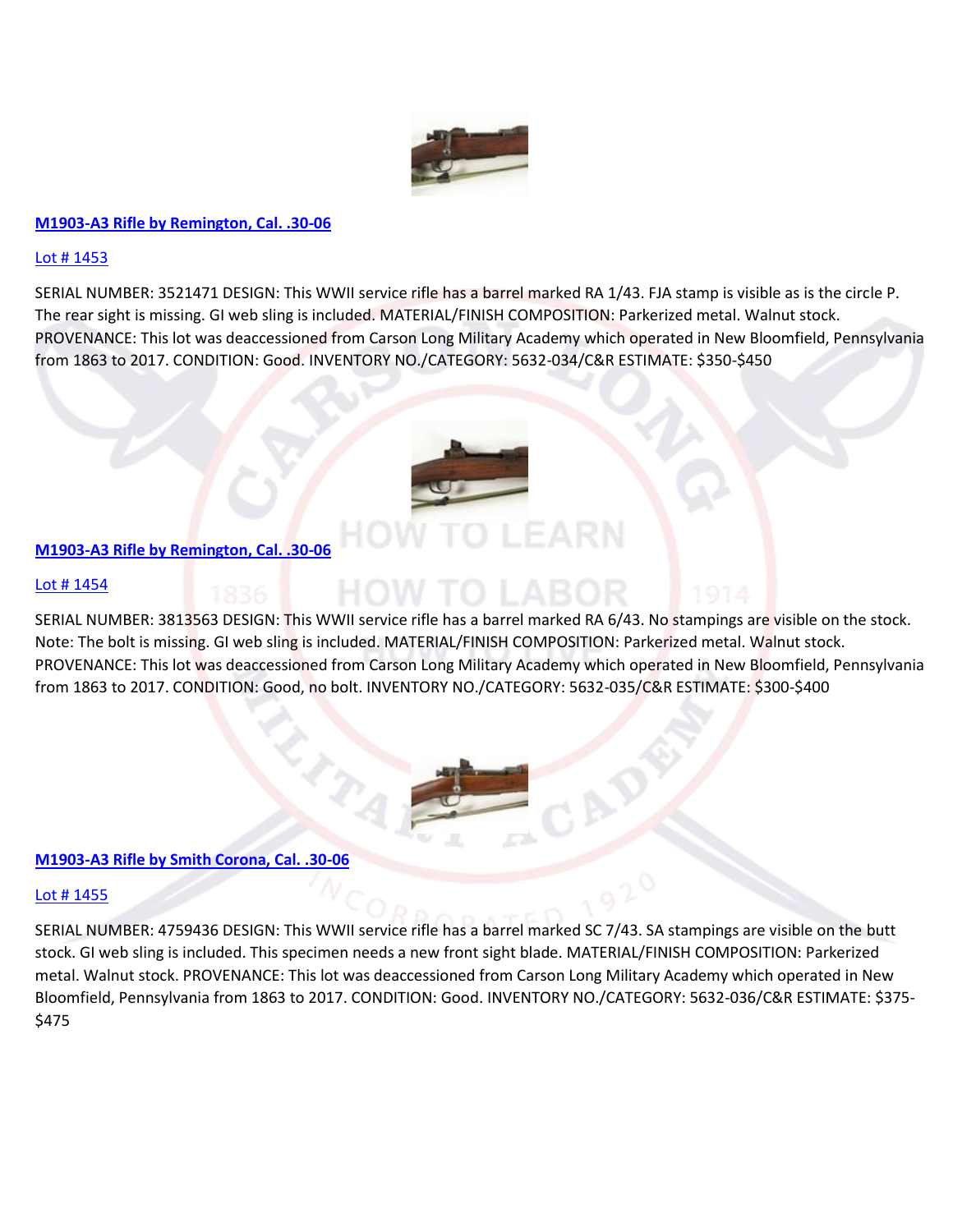

# **[M1903-A3 Rifle by Remington, Cal. .30-06.](https://www.proxibid.com/aspr/M1903-A3-Rifle-by-Remington-Cal-30-06/45324081/LotDetail.asp?lid=45324081)**

### [Lot # 1456](https://www.proxibid.com/aspr/M1903-A3-Rifle-by-Remington-Cal-30-06/45324081/LotDetail.asp?lid=45324081)

SERIAL NUMBER: 3780059 DESIGN: This WWII service rifle has a barrel marked RA 5/43. FJA and circle P stampings are faint but visible on the stock. All but the base of the rear sight is missing. The bolt sleeve is present but the internal bolt pieces are missing. MATERIAL/FINISH COMPOSITION: Parkerized metal. Walnut stock. PROVENANCE: This lot was deaccessioned from Carson Long Military Academy which operated in New Bloomfield, Pennsylvania from 1863 to 2017. CONDITION: Fair. INVENTORY NO./CATEGORY: 5632-037/C&R ESTIMATE: \$300-\$37[5](https://www.proxibid.com/aspr/M1903-A3-Rifle-by-Smith-Corona-Cal-30-36/45324082/LotDetail.asp?lid=45324082)



# **[M1903-A3 Rifle by Smith Corona, Cal. .30-36.](https://www.proxibid.com/aspr/M1903-A3-Rifle-by-Smith-Corona-Cal-30-36/45324082/LotDetail.asp?lid=45324082)**

#### HOW TO LABOR [Lot # 1457](https://www.proxibid.com/aspr/M1903-A3-Rifle-by-Smith-Corona-Cal-30-36/45324082/LotDetail.asp?lid=45324082)

SERIAL NUMBER: 4839871 DESIGN: This WWII service rifle has a barrel marked SC 11/43. FJA and circle P stampings are faint but visible on the stock. Rifle is complete. GI web sling included. MATERIAL/FINISH COMPOSITION: Parkerized metal. Walnut stock. PROVENANCE: This lot was deaccessioned from Carson Long Military Academy which operated in New Bloomfield, Pennsylvania from 1863 to 2017. CONDITION: Good. INVENTORY NO./CATEGORY: 5632-038/C&R ESTIMATE: \$400-\$50[0](https://www.proxibid.com/aspr/U-S-M1903-Springfield-Bolt-Rifle-Cal-30-06/45324083/LotDetail.asp?lid=45324083)

# **[U.S. M1903 Springfield Bolt Rifle, Cal. .30-06.](https://www.proxibid.com/aspr/U-S-M1903-Springfield-Bolt-Rifle-Cal-30-06/45324083/LotDetail.asp?lid=45324083)**

#### [Lot # 1458](https://www.proxibid.com/aspr/U-S-M1903-Springfield-Bolt-Rifle-Cal-30-06/45324083/LotDetail.asp?lid=45324083)

SERIAL NUMBER: 1365026 DESIGN: This U. S. service rifle has a barrel marked SA 8/30. Circle P stamping is faint and barely visible on the stock. This bolt rifle is complete and has its original finger groove stock which has been cleaned. GI leather sling marked MRT 12-86 is included. MATERIAL/FINISH COMPOSITION: Parkerized metal. Walnut stock. PROVENANCE: This lot was deaccessioned from Carson Long Military Academy which operated in New Bloomfield, Pennsylvania from 1863 to 2017. CONDITION: Very good. . INVENTORY NO./CATEGORY: 5632-039/C&R ESTIMATE: \$500-\$60[0](https://www.proxibid.com/aspr/U-S-Rifle-Cal-30-M1-Garand-Springfield/45324084/LotDetail.asp?lid=45324084)